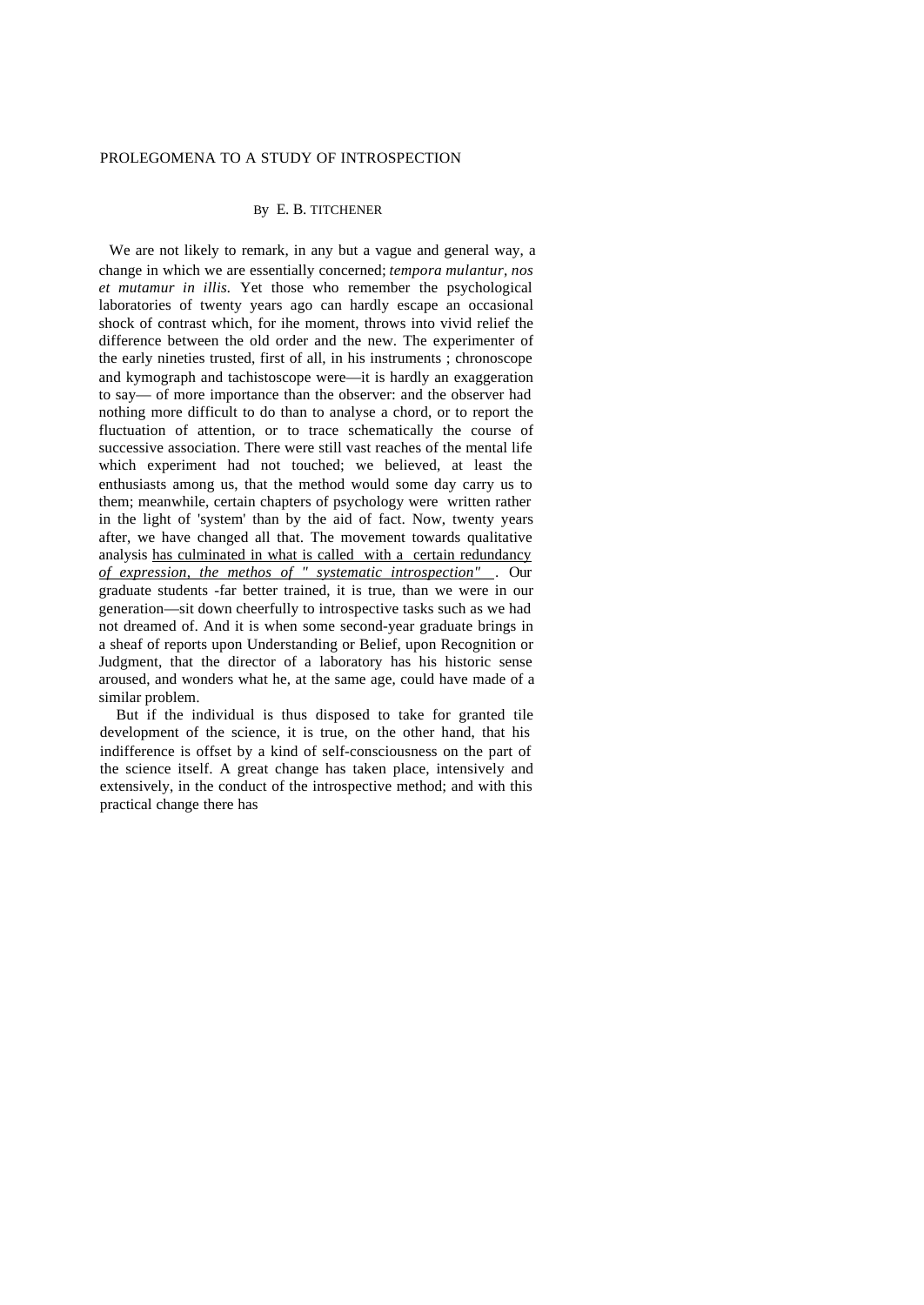grown up, naturally and as it were instinctively, a tendency to discuss the method, to trace its application, to classify the errors to which it is exposed, to set forth its scope and its limitations. What we knew about introspection, twenty years ago, is very fairly summed up in such a book as Sully's *Human Mind.1* To-day, if we are still far from agreement and from perfect comprehension, we have at least progressed beyond the stage of generalities to that of monographic detail. And our interest in method is evidenced on all hands within the space of a year there have appeared Muller's special study of introspection in the field of memory,2 and the more general articles by Anschutz 3, Dugas 4, de Sanctis 5 and Dodger 5a.

In this and the following articles I shall be concerned with various phases of the introspective method, and with certain questions that are suggested by its use. I begin, in the present paper, with brief comment upon a number of special points. The treatment makes no pretence to be adequate, though it is, I hope, less scrappy in fact than it is in appearance At all events, the following paragraphs express a single attitude toward psychology; and I deemed it unwise to attempt a description of the introspective method until I had defined, in this preliminary way, my position upon various contro-verted questions

#### I. *The Status praesens*

It is worth while, at the outset, to define the standing of introspection as psychological method; and to this end we must know the opinions of the leading psychologists of our time. Let us take them country by country.

Stumpf affirms that experimental psychology is " in the main nothing else than a method for inciting, systematically and with objective control of conditions, to introspection"6 Lipps declares that "the method

1 J Sully, *The Human Mind, a Text-book of Psychology,* i, 1892, **14 ff-**2 G E Muller, *Zur Analyse der Gedachtmstahgkelt und des Vorstellungsverlaufes,* i, 1911, 61 ff

3 G Anschlitz, Ueber die Methoden der Psychologie, *Arch f d ges Psych,* **xx,** 1911, 414 ff

4 L Dugas, L'introspection, *Revue philos,* lxxii, 1911 606 ff*i 5* S de Sanctis, I metodi della psicologia moderna, *Rivista di Psicol-ogia,* viii

1912, no i ; reprinted in *Contributi psicologici del laboratorio di*

*psicologia spermentale della r Universita di Roma* i, 1910-1911

5a R Dodge, The Theory and Limitations of Introspection this JOUR NAL, xxiii, 1912, 214 ff *6* C Stumpf, *Erschemungen und Funktionen.* 1907, 25 *note*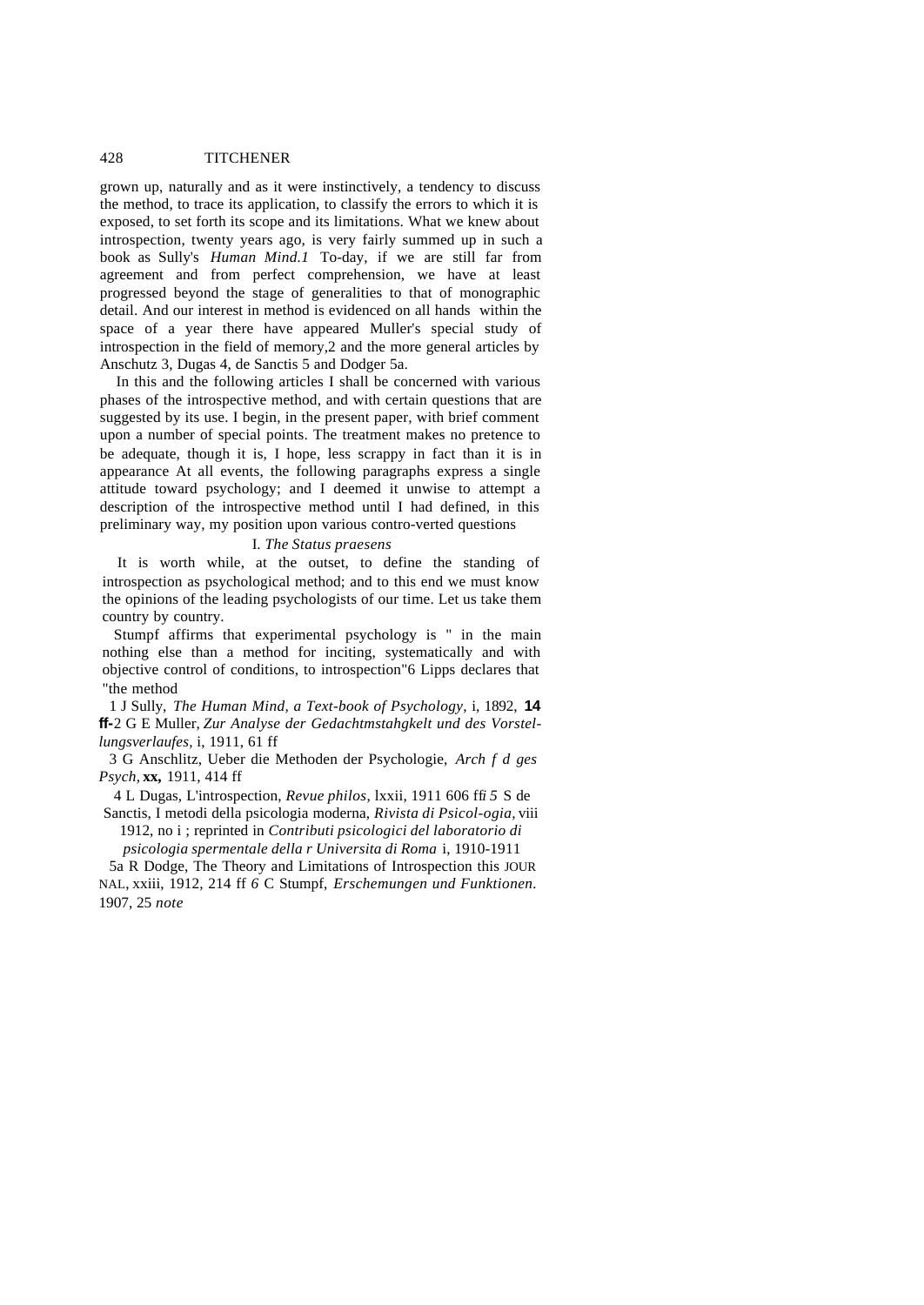*(W eg)* of psychology is first, last and everywhere the method of direct observation of the facts, and this again is primarily introspection "7 Wundt writes, in the same spirit " The supreme advantage of the experimental method lies in the fact that it and it alone renders a reliable introspection possible, and that it therefore increases our ability to deal introspectively with processes not directly accessible to modification from without "8. Muller in his special context, tells us that " the scientific study of memory, if it is to be complete, cannot dispense with introspection," and that his own results " rest in large measure upon the use of the subjective method,"9 and Anschutz, taking a more general survey of the field, characterises introspection as the " direct, primary, fundamental or essential method " of psychology 10 Has Germany need of further witnesses? I will call only on Mobius " Empirical psychology can be nothing else than introspection elaborated by reflection.'11.

" The first and indispensable source of knowledge of mental facts is the introspection of these facts by the individual who experiences them," 12 " the foundation of psychological investigation is experience of the psychical facts, this direct apprehension is usually termed introspection "13 So speak Austrian psychologists

" Introspection," says Binet, " is the basis of psychology, it characterises psychology in so precise a way that every study which is made by introspection deserves to be called psychological, while every study which is made by another method belongs to some other science "14. Ribot despite his championship of objective methods, is not far behind-" The method of introspection is the fundamental method of psychology the necessary condition of all the others The aptitude for introspection is not given to everyone, some possess it in high degree these are the born psychologists "15 " And Dugas concludes ,his critical study in like terms Introspection is the fundamental, original and peculiar method of psychology " 16.

From France I turn to Italy ' The professional psychologists of our day " remarks Villa, " are agreed that introspection is the necessary and indispensable point of departure for any examination of psychical facts " De Sanctis describes the general methods of psychology as " introspection, actual or implied in its two forms of auto-. introspection and heterointrospection. confirmed and controlled by comparative external observation and by experiment.- —Introspection, he continues is "the fundamental though *not* the exclusive method in psychology." "all those who aim to be psychologists must, wher-ever possible, invoke the testimony of the observer's consciousness, or if this appeal is ruled out by the nature of the procedure adopted,

7 T Lipps, *I ettfaden der Psychologie,* 1906, 42 8 W Wundt *Grundzuge der physiol Psychologie,* **i**, 1908, 7 9 *Op at ,* 63 10 *Op at,* 448

11 P J Mobius, *Die Hoffnungslosigkeit aller Psychologte,* 1907, 13 12 A Hofler, *Psychologie,* 1897, 7 13 S Witasek, *Glundlimen der Psychologie,* 1908, 9*2 f* 14 A Binet, *Introduction a la psychologte expérimentale,* 1894, 18 15 T Ribot, in *De la méthode dans !es sciences,* 1909, 230 f 16 Op cit,625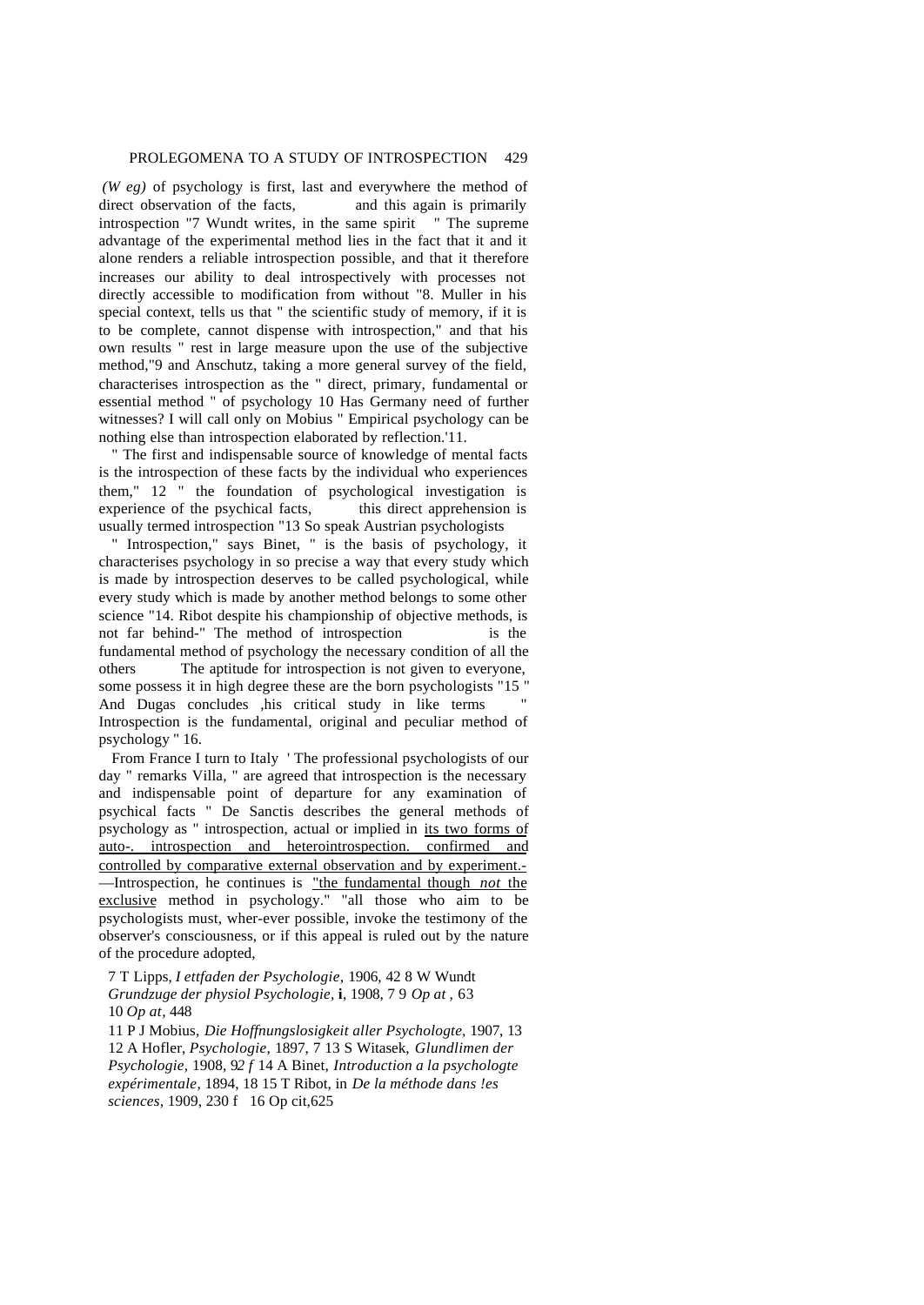must be able logically to supply that testimony, and must be governed accordingly in the drawing of psychological conclusions"17.

Psychological method receives but scanty treatment in Ward's *Psychology* We have however, the following definite statement : " Psychology may be individualistic without being confined exclusively to the introspective method There is nothing to hinder the psychologist from employing the materials furnished by his observations of other men of infants, of the lower animals, or of the insane, nothing to hinder him taking counsel with the philologist or even the physiologist, provided always he can show the psychological bearings of those facts which are not directly psychological"17. Stout echoes and amplifies this doctrine as follows " The psychologist has at his command a vast mass of data which are not due to introspection Thus we might have a kind of psychology without introspection, and yet quite distinct from physiology What introspection does is to supply us with a direct instead of a hypothetical knowledge of mental process It thus forms a source of psychological material which is invaluable and unattainable by any other means "18. McDougall writes that " psychology finds itself compelled in an ever increasing degree to recognise the co-operation in all mental process of factors that are unconscious and so cannot be introspectively observed, and though some of these may be inferred from the nature of the processes revealed by introspection, others can only be inferred from the study of movements and other bodily changes " Yet we read, in another place " The physiological psychologist must avoid the error of neglecting or despising the refinements and subtleties of the introspective psychologists He must admit the primacy of introspective psychology, must recognise that all the objective methods of psychological study presuppose the results of the subjective or introspective method and can only be fruitful in so far as they are based upon an accurate introspective analysis of mental processes " 19. Myers, finally, lays it down as " a golden rule that introspection should never be omitted in a psychological experiment The dangers of directly deducing the mental state of an individual from observation of his behavior cannot be too strongly emphasised "20

James speaks emphatically " Introspective observation is what we have to rely on first and foremost and always " 21. Ladd writes more cautiously of introspection itself, but he adds that "the method of indirect observation is inevitably connected with, and dependent upon, the method of introspection," so that, for better or for worse, this direct method is the one reliance of psychology " 22 The whole work of our

17 G Villa, La question des methodes en psychologie *Rev. scientifique,* quatrieme serie, t xiv 22 Sept 1900 357 col i ; cf 359 col. 2, 362 col i *sub fin.* See also the same author's *Contemporary Psychology* 1903, 152, 164, ch iv must be read with caution since the word Introspection carries different meanings S de Sanctis *op cit 9,* 1

18 J Ward, Psychology in *Encyc Britannica,* xxii 1911. 548, cf 599 G F Stout, A Manual of Psychology, 1907 16. 19 W McDougall *Physiological Psychology,* 1905, 2, 12 f *20 C* S Myers *A Text-book of Experimental Psychology,* i, 1911, 4 21 W James *Principles of Psychology,* i, 1890, 185

22 G T Ladd *Psychology, Descriptive and Explanatory* 1894 14 ff., 20 Cf G T Ladd and R S Woodworth, *Elements of Physiological Psychology,* 1911, 5 "It is only by the method of introspection that the actual and present facts of human consciousness can be reached "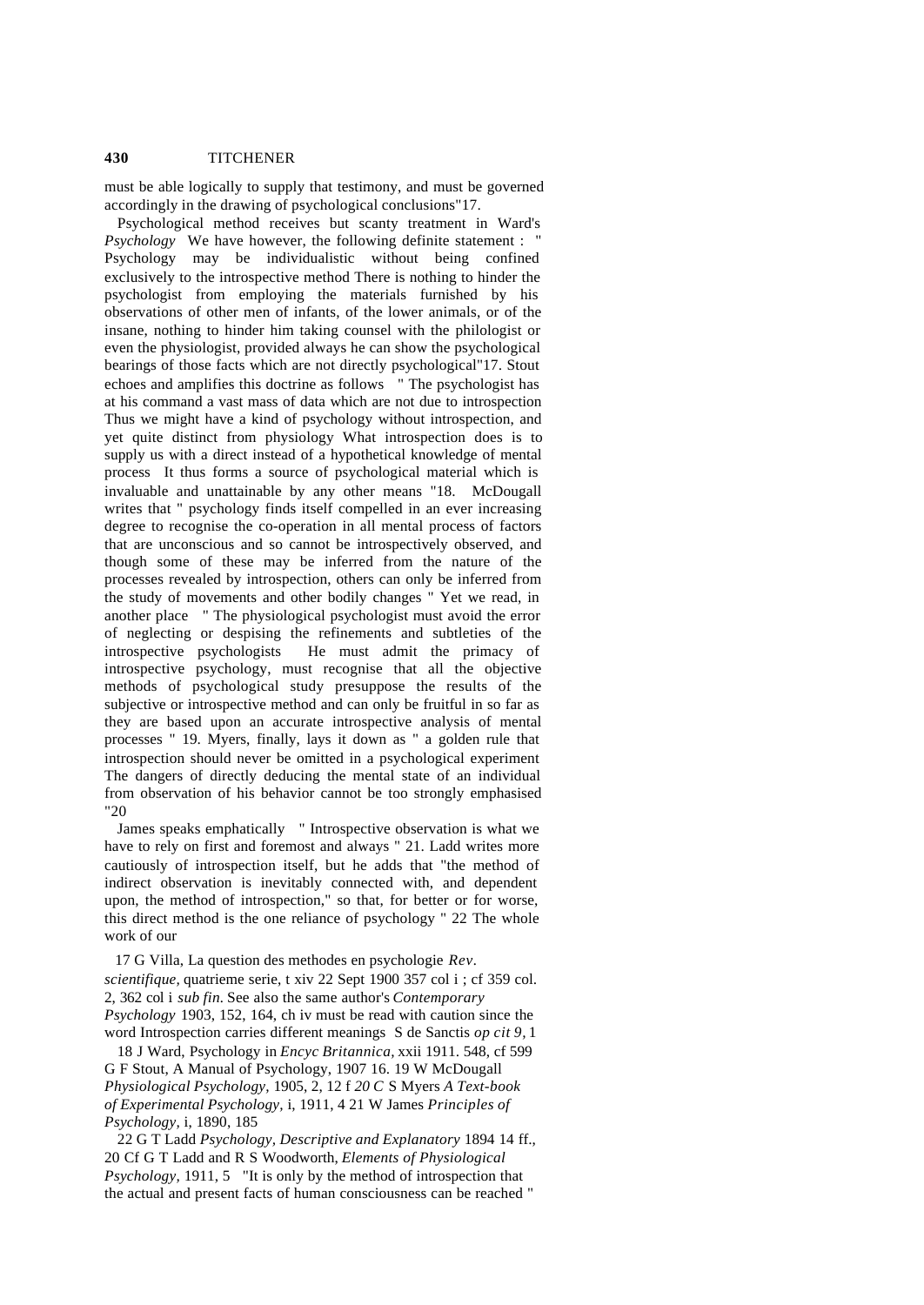## PROLEGOMENA TO A STUDY OF INTROSPECTION **431**

modern psychophysical laboratories," says Munsterberg, must be characterised as essentially introspection, but introspection under artificial conditions ' 23 Hall strikes a dissentient note ' Formerly everyone supposed that self observation, or looking in upon our own psychic processes or the intensification of self-consciousness, was the oracle and muse of philosophic studies Now, however, it is coming to be seen that this method gives us access to but a very small part of the soul, as like an iceberg, nine tenths of which is submerged under water and only one-tenth is visible above the surface of the sea, in the same way unconscious and instinctive forces now seem to be dominant in human life, and these can be studied only objectively by natu ral history methods We can reach this more comprehensive knowledge only by carefully recording descriptions of what we see in others '24. This position is found in some recent text-books,25 and appears also to be that of Dodge " Introspection is only one of the indicators of mental reality It is a real and important indicator, of peculiar value in special fields, but it is only one of many " 26.

I think that these quotations are representative, both of the science of psychology and of the authors quoted If we may take them as representative, the following conclusions emerge :

(i) It is maintained that, were introspection impossible, we might still have a science of ' psychology,' a system of observations and inferences which could not be subsumed to any existing science This assertion cannot, so far as I see, logically be gainsaid, though one may doubt whether in fact the 'psychology' would have arisen The issue, however, does not seem to be worth debating

(2) It is maintained that, for the description of the subject-matter of psychology, 'objective' as well as 'subjective' methods are necessary or valuable, in other words, that certain psychological facts must or may be obtained otherwise than (directly or indirectly) by way of introspection I believe that this position, too, is logically defensible, but I am not sure that any psychological facts can be identified as facts obtained by objective methods

By ' psychological facts ' I do not mean ' facts which are of value to the system of psychology ' but—since we are talking of method— ' facts got by psychologising ' The rigorous distinction of psychology psycho-physics and physiology has been called pedantic I am sure, however, that the terms, strictly used stand for three different attitudes toward experience, for three different forms of scientific interrogatory, and that

23 H Munsterberg *Psychology and Life,* 1899, 124 24 G S Hall, A Children's Institute, *Harper's Monthly Magazine,* cxx 1910, 621.

25 C H Judd, *Psychology Genera! Introduction,* 1907, 7, E L Thorndike, *The Elements of Psychology,* 1905, 321, perhaps, too, W B Pillsbury, *The Essentials of Psychology,* 1911, 6 f It is not always easy to interpret the brief statement of method found in text-books 26 *0p cit ,* 229.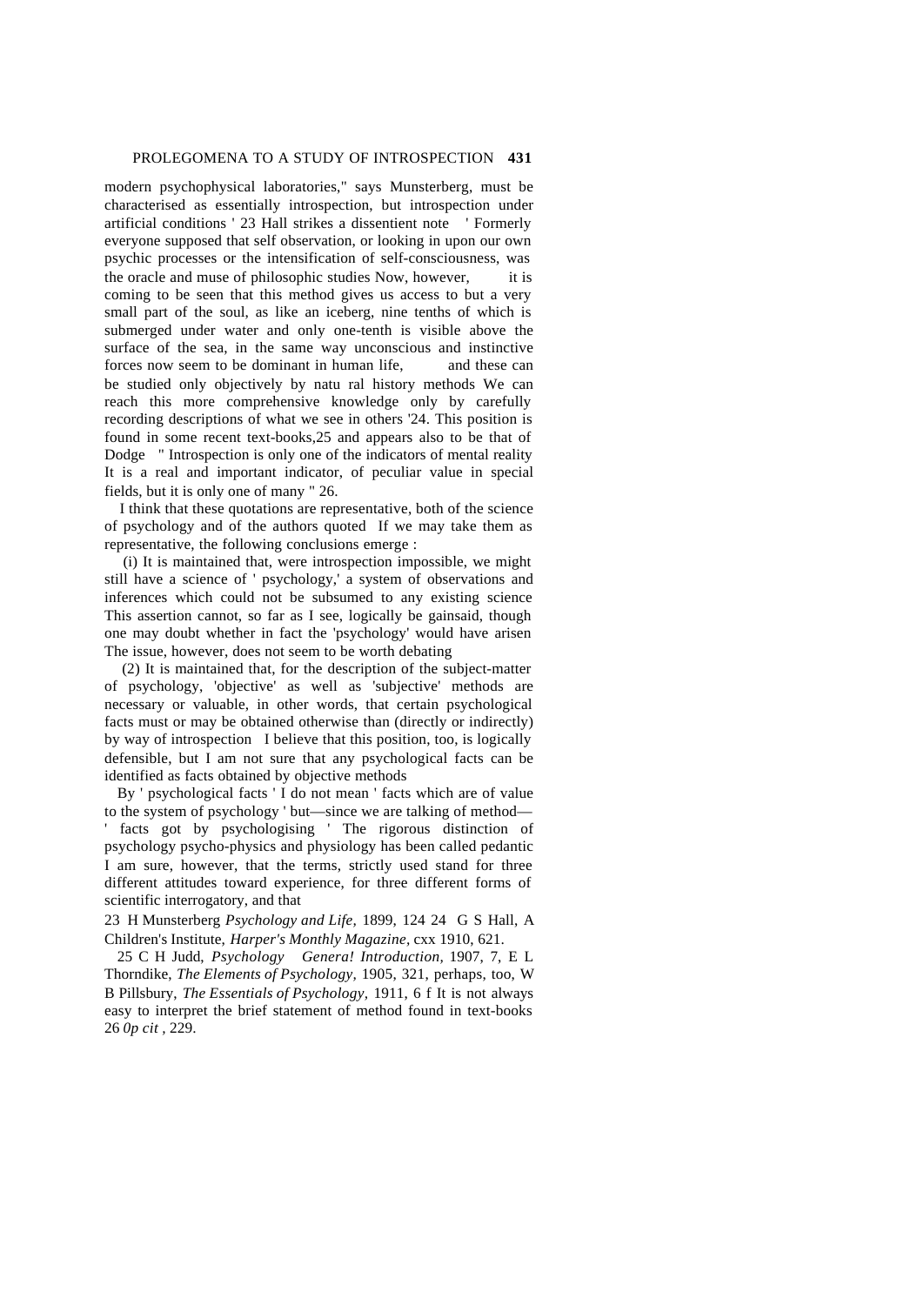to run them together indistinguishably is not to escape pedantry, but is rather to lapse from clear thinking."26a.

I see, now, no logical reason why we should not, as things are, add to our knowledge, for instance, of the psychological nature of emotion by strictly objective observation. But I find no clear evidence of such attainment of psychological knowledge; the facts and uniformities due to objective observation appear to be, in every case, psychophysical or physiological. Perhaps some of those who habitually psychologise by objective methods may be induced, by this statement, to give an explicit account of their procedure and its results; discussion will be profitable in proportion as it deals with particulars. On the other hand, I find upon psychological facts which purport to be derived objectively an evident, sometimes a flagrantly evident, coloring of empathy or of introspective analogy. I therefore agree with Angell that " observation of others often makes us sensitive to psychological processes in ourselves which we should otherwise overlook," hut that this is in practice the limit of its application.27. The logical possibility of an 'objective' enrichment of psychology remains.

*26 a* I suppose that, in theory, the number of the sciences is indefinitely large; that there may be as many different sciences as there are discriminable cognitive attitudes to the empirical universe. In practice, however, the number will always be finite; the limitations of human interest, the pressure of practical needs, the narrow range of attainable fact, these and many other influences will always be at work to direct and restrict the scientific activity of an epoch. The sciences that we find established, or in course of establishment, thus correspond to cognitive attitudes which have received some sort of sanction from the *Zeitgeist.* Certain of these attitudes are still gross, and will presently be differentiated: others perhaps are mistakenly distinguished, and will presently be identified, or at least brought into relation. Meanwhile, the investigator follows his problem,—in the light of all the knowledge that he can obtain, and in any direction that seems to lead toward solution. He may, in his pursuit, take up many diverse attitudes; and who that knows the difficulty of constructive work in science will say him nay? Only it is well that he should change his attitude, not blindly and confusedly, but with realisation; that he should always, as we say, be 'sure of his ground'; that he should not ignore the methodology of his time, but should test and, if possible, improve it; and that, if he removes distinctions, he should transcend and synthetise rather than just obliterate.—

I add this Note after reading the Symposium on the Relations of Psychology and Medical Education published in the *Journ. Amer. Med. Assn.,* Iviii., 1912, 909 ff. .And I may end it by quoting the Baconian maxim: quod omnes scieiitiarum partitiones ita intelligantur et adhibeantur, ut scientias potius signent aut distinguaiit, quam secent et divellant.

27J. R. Angell. *Psychology,* 1904, 5. The terms 'objective' and 'subjective' are, perhaps, open to misunderstanding; for in one—and that a very important—sense the domain of introspection is no less 'objective ' to psychology than is the field of external observation to physics or to biology. " The really objective method in psychology," says Lipps (op. *cit.,* 47), "is the observation of one's own conscious life. Without this, every method is subjective, i. e., is a method of arbitrary interpretation and of confirmation of preconceived opinions." In the present connection, "subjective' means introspective, and 'objective' means non-introspective; I take the words as I find them, without prejudice to a future definition.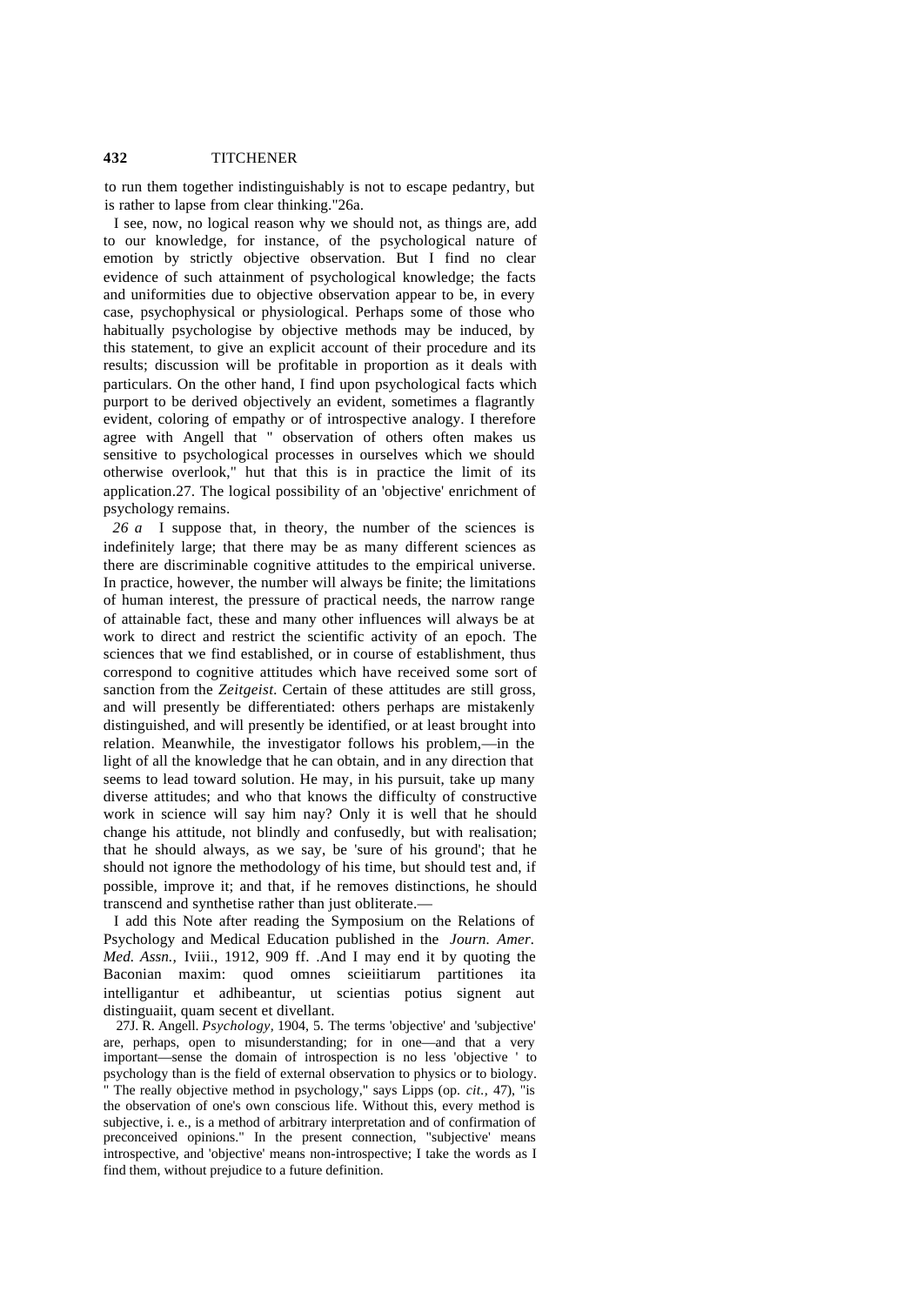## PROLEGOMENA TO A STUDY OF INTROSPECTION 433

(3) It is maintained that introspection is the one distinctively psychological method, and that all objective data must, if they are to become psychological, be interpreted in the light of introspection. This position seems to represent our actual practice in psychology, and to possess a logical warrant at least as strong as that of its rival.28

Finally, if we consider the quoted passages from another point of view, we may conclude that

(4) The method of introspection, despite all attacks made upon it, is regarded by the. great majority of present-day psychologists as the most important means of psychological knowledge; and that

(5) The method attacked and the method upheld are, in some instances, methods of an entirely different character; the term introspection is equivocal.

2. *Gross Differences in the Meaning of ' Introspection '* (i) There is still need to distinguish the introspection of the psychological laboratory from the introspection of a moralising common-sense. For novelists and essayists are still ready to declare that the exercise of the introspective method is unwholesome; they speak of a morbid introspection; they advise us to eschew it, not to become preoccupied with our inner experience. The classical warning is that of Kant, who cautions his readers against keeping a diary of their thoughts and feelings; that way, he says, lie extravagance, distortion of perspective, perhaps madness itself.29 I remember that, even in my own time at Leipsic, the student of experimental psychology was told, half in jest but fully half in earnest, that he ran the risk of the insane asylum. And within this twentieth century the reviewer of one of my books gravely doubts the after-effect upon character of certain prescribed experiments; dangerous possibilities are involved, risks to nerves; some curiosities are only to be gratified at too great a cost!

This misunderstanding hinges, of course, upon the meaning given to self-observation., Introspection, let us admit, is self-observation. And if by that we mean, as popular psychology means, a study of mind not for its sake but for ours; an

28' It is the position taken, among writers of recent text-books, by M. W. Calkins. *A First Book in Psychology, 1910,* 6; R. M. Yerkes, *Introduction to Psychology,* 1911, 39. As regards logic, Wundt declares roundly *(Philos. Studien,* iv, 1888. 304): "Eine derartige Methode [eine Methode die bloss ohjektiv ware, d. h. die Selbstbeobachtung ausschlosse] fiir die Psychologie verlangen, hiesse meines Erachtens eine Sinnlosigkeit verlangen." 29 I. Kant, *Anthropologie in pragmatischer Hinsicht,* 1798, ii.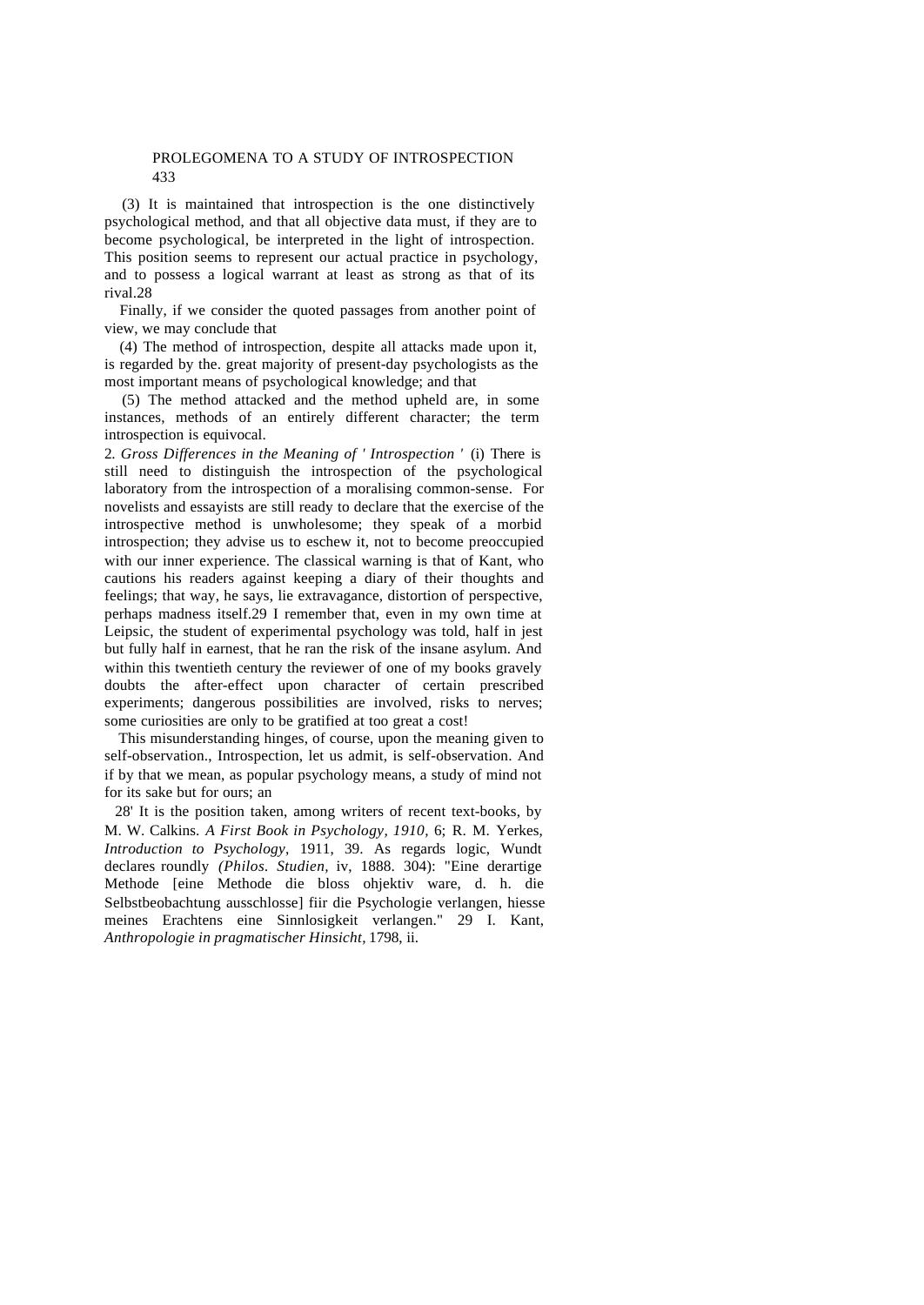dence, lay down inconsistent or directly contradictory propositions There is no witness who is so easily suborned to give false evidence, and whose testimony at all times requires such stringent crossexamination, as self-consciousness " 32

The truth contained in these criticisms may, I think, be summed up in two propositions, which at the same time bring out the narrowness of the critical attitude There is a great deal of error in the introspection of the precritical, preexperimental period, but the error is due to the fact that the introspection was not a direct observation, but essentially a *reflective* interpretation in terms of some philosophical system '33'—There is, on the other hand, a great deal of true observation mixed in with the interpretation (Wundt has a good word to say even for Fortlage, 34 and Mobiuis points out that the oldest psychological achievement, the naming of our inner states, is also the greatest) , 35 but the psychologists of a pre-critical, precomparative, pre-experimental day were at a woeful disadvantage, they had no criterion of general validity , they had no means of distinguishing the universal from the particular, or the objectively observed from the construc-

32" H Maudsley, *The Physiology of Mind,* 1876 16 f Yet the same author writes in the same book (47) that the results of introspection " must, in the hands of competent men, be as useful as they are indispensable" Who is to judge of competence, if "there is no agreement between those who have acquired the power of introspection ?" And how can a method be indispensable, if "it is of little value because it has reference only to a small part of that for which its testimony is invoked" (18 f)?

33 Wundt has dealt faithfully with this phase of the question in various publications" e g, *Beltrage zur Theorie der Sinneswahrnehmung* 1862, Einleitung, xvi, ff , Selbstbeobachtung und innere Wahrnehmung, *Philos Studien,* iv, 1888 392 ff , Die Aufgaben der experimentellen Psychologie, *Essays,* ipo6, 196 ff, *Logik,* iii, 1908, 161 ff , *Grundzuge der physio Psychologie,* i, 1908, 6, 419 Muller (op ci*t* 147) sketches the procedure as follows " If one compares the hopeless sterility of these philosophical expositions with the overwhelming abundance of interesting and important facts that introspection has brought to light in the field of memory since the advent of experimental psychology, one is forced to conclude the much vaunted introspective method of the philosophers was, in essentials nothing else than the method of ' putative recollection ' The philosopher, who in all probability means to dispose of the doctrine of memory in a few days or even in a few hours sits down to write and tries by the aid of recollection to give an account of the regular course of the operations of memory in his own experience The results obtained accord with the method employed "

*34 Philos Studtein* iv, 1888 297 " diesem Psychologen, bei dem sich manche feine und gute Bemerkungen finden " ct *Grundz d physiol. Psychol,* l, 1908 6 *35 op cit ,* 13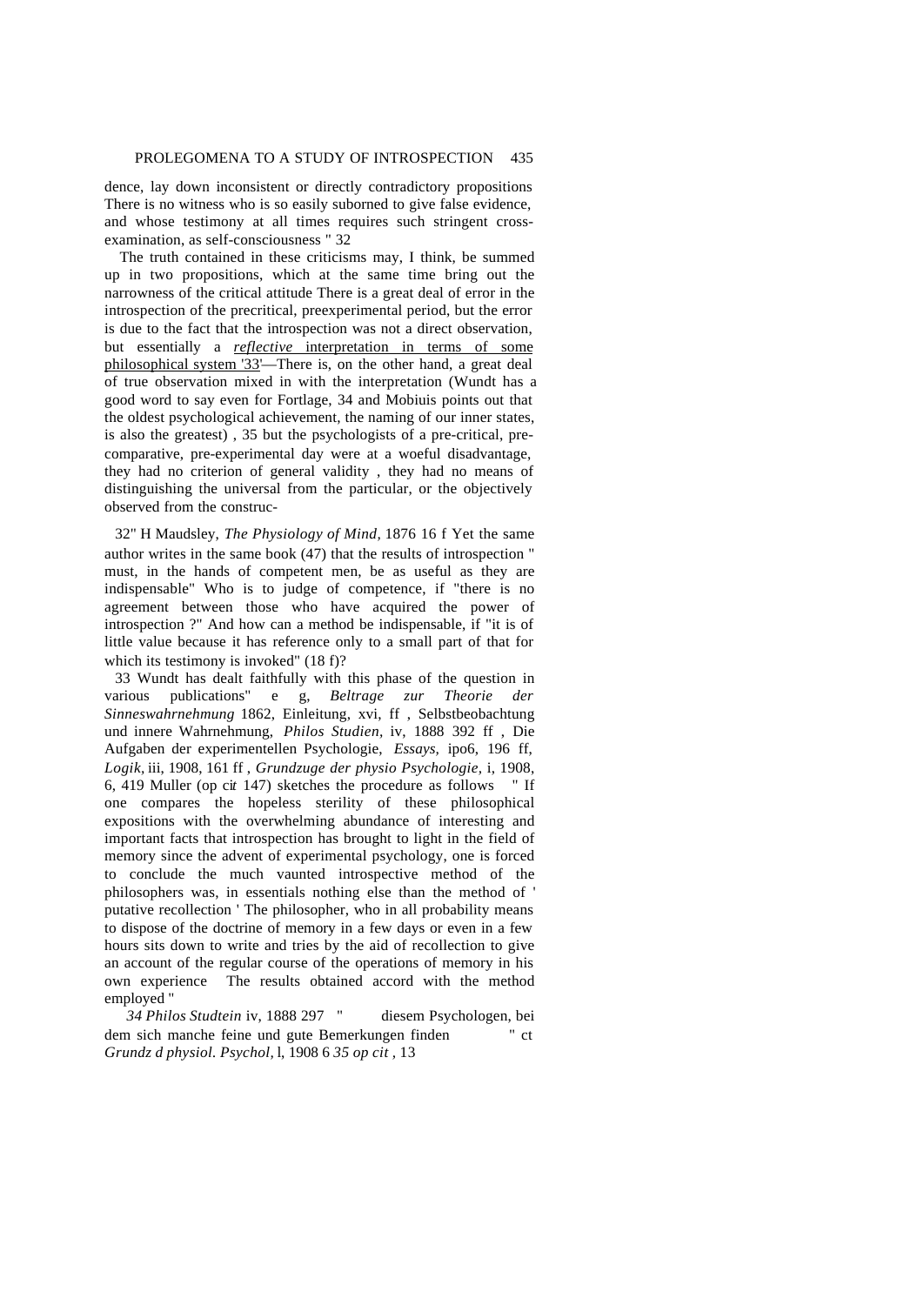appraisal of our mental possessions; an absorption, anxious or complacent, in the strength of our intellect, the delicacy of our sentiments, the firmness of our resolution: then certainly selfobservation is morbid and egotistical; we are living in a world of fictitious values. But if self-observation means, simply, psychological observation; and if observation in psychology has as its end a knowledge of mind, and not the glorifying or humiliation of the observer: then, just as certainly, introspection may be as impersonal, as objective, as matter-of-fact, as is the observation of the natural sciences. The psychologist observes himself, not because he thinks he is especially admirable, nor because he feels a peculiar need to keep watch over his inner life; in these respects he stands on the same level with all the rest of the world, and behaves as any other, nonpsychological individual may behave; he observes himself, because his mind is the only mind directly accessible to him, and mind is the topic of his professional interest.

(2) More important, however, is the distinction of the critical and the precritical use of introspection. The precritical method has been roundly condemned by Comte, Lange and Maudsley. " We have no place," cries Cornte, " we have no place, under any pretext, for this illusory psychology which is the final transformation of theology  $\dots$ This pretended psychological method is null and void in its very essence and conception . . . For two thousand years the metaphysicians have been cultivating psychology by its aid; and they cannot yet agree upon a single proposition that is intelligible and solidly established. . . . Introspection gives rise to almost as many divergent opinions as there are individuals who rely upon it." 30 Lange writes in like vein: " It would be quite useless to offer a prize to anyone who should hunt out a single real observation in the two thick volumes [of Fortlage's *System]. . . .* The boasted system of self-observation seems to be so much liked precisely because of its defects. For even though, as Kant feared, enthusiasm and hallucination are not in its train, yet it will always continue a means of lending to the most fanciful imaginations of metaphysic the appearance of empirical deduction." 31 And Maudsley complains that " there is no agreement between those who have acquired the power of introspection; and men of apparently equal cultivation and capacity will, with the utmost sincerity and confi-

30 A. Cornte, Cours de philosophic positive, i, 1830, 34 ff-31 F. A. Lange, History of Materialism (tr. E. C. Thomas), iii, 1892, 171 ff.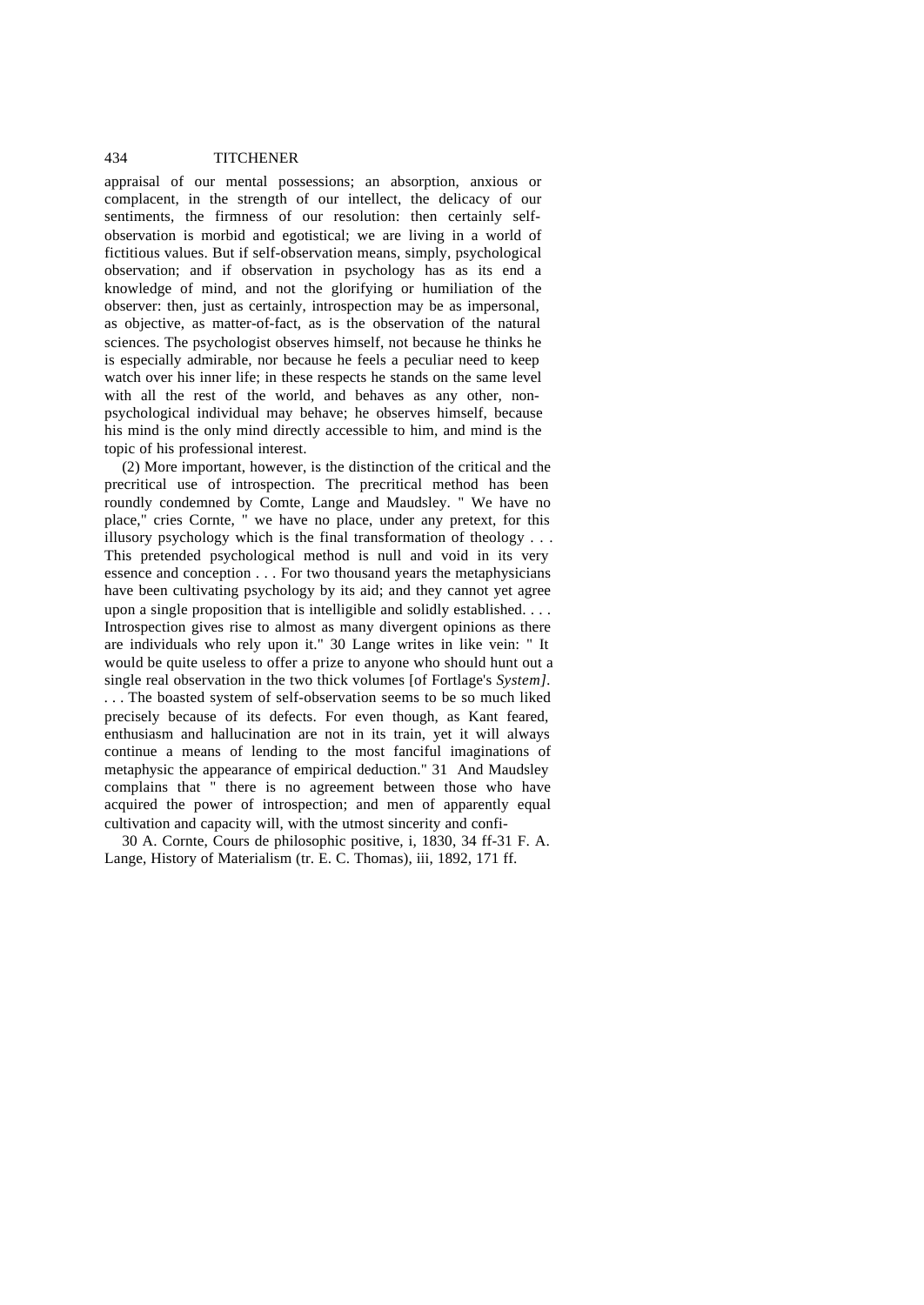tively rationalised. Rightly to appreciate the method of the older psychology, then, one has to compare it with the Aristotelian physics, or with Schelling's and Hegel's philosophy of nature; one has to think of such books as Grotius' *De jure belli et pacis* or, at a lower level, as Browne's *Pseudodoxia epidemica.* The reader of these works, coming to them in the critical attitude of the nineteenth century, wonders that men of such grasp, such sanity, such learning, could also have been so warped, so trivial, so inconsequent, so lacking in perspective. There is no harm in the wonder; that may be the first step towards understanding. But our trio of critics pass straight from wonder to exaggeration; and then, having exaggerated, they condemn.

3. *Contradictory Results from Scientific Introspection* Current introspection—the conduct of which I propose to discuss in another paper—is, therefore, to be distinguished from the introspection either of a moralising common-sense or of a rationalising philosophy. But current introspection, however safeguarded, does not itself bring us, in every case, to uniformity of result. I have referred elsewhere to a well-known instanced" Mach and Stumpf sat down together before a harmonium, in the physical laboratory at Prague, to decide the question whether attention to one of the component ' tones of an ordinary musical chord does or does not strengthen that particular tone. Mach declared that the intensification was quite clear; Stumpf could find no trace of intensive change. A like divergence, on a, larger scale, has resulted from recent studies of the processes of thought; some observers find, while others as definitely fail to find, a non-imaginal element of thought. What is the value of a method which lands us in difficulties of this sort?

o see in this question the last word of destructive criticism may be that no scientific method is infallible. Not long ago there was much talk he n-rays; there has been a good deal of dispute about the electrically r negative character of certain radioactive phenomena ; and there are elieve, astronomers who look sceptically upon the Flagstaff maps of the anals. The difference between Mach and Stumpf is, after all, no more in the difference between two histologists, the one of whom reads sis and the other mechanical apposition from the preparation before him. lifference between, say, Buhler and Angell is no more radical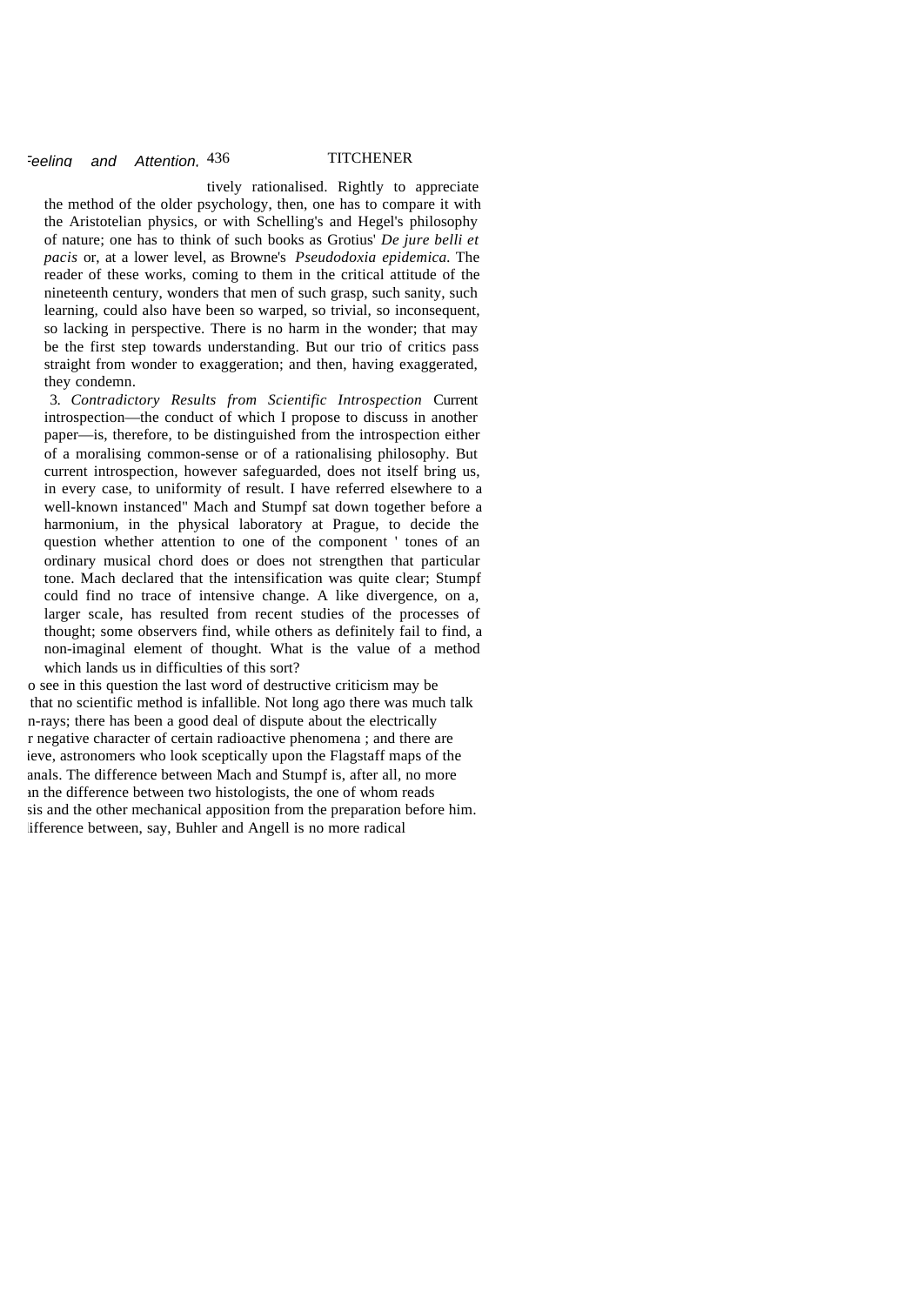than that between two physiologists the one of whom holds a myogenic, the other a neurogenic theory of the heart-beat Psychology 19 not the only science in which the strict application of the best available method leads to opposite conclusions 37.

But is there the same hope, in psychology, that the differ ences will presently be resolved ? I see no reason for any but an affirmative answer Repeated observations have shown me, *c q,* that Mach's result is often due to a confusion of tonal intensity with tonal clearness or vividness, let this confusion be cleared up, and an observer who has judged as Mach will now judge as Stumpf Here, then, is a possible and a very simple—explanation of the discrepancy Should it prove, on trial, that Mach is free of this confusion, we are by no means at the end of our introspective tether it may be that expectant attention gives rise, in his mind, to an intensive image, a sort of hallucination of the expected tone, such cases are known , and if the suggestion were verified, we could accept Stumpf's hypothesis of individual difference But let both these explanations fail,—still there is no reason to despair a more methodical series of observations, with variation of conditions, would either bring the two observers into agiee-rnent or would give us the key to their disagreement.

The question of the thought-element is more complicated, and its answer must come by way of a progressive refinement of method and a progressive differentiation of points of attack No one will deny that the method of ' systematic experimental introspection ' has furthered the psychology of thought and volition no one, I imagine supposes that the method has attained—has even approximated—its definitive form. It will "probably emerge from its time fo trial as a number of specific procedures, each one addressed to some specific aspect of the problem, and all alike safeguarded against preventible error, m other words, as a group of typical methods, comparable perhaps with the metric methods of psychophysics The refinement and the differentiation will, however, need time and the cooperative labour ot many minds.

"' Here is a pretty illustration *Nature* for Oct i 1908 prints side by side two physiological addresses *The Relation of Physiology to Physics and Chemistry* by J S Haldane and *The Manifestations of the Principles of Chemical Mechanics in the Living Plant* by F F Blackman (lxxviii 553,556) The writers' conclusions are as different as they could well be But if physiology flourishes in defiance of such division against itself psychology need not be concerned at a controversy regarding the thought processes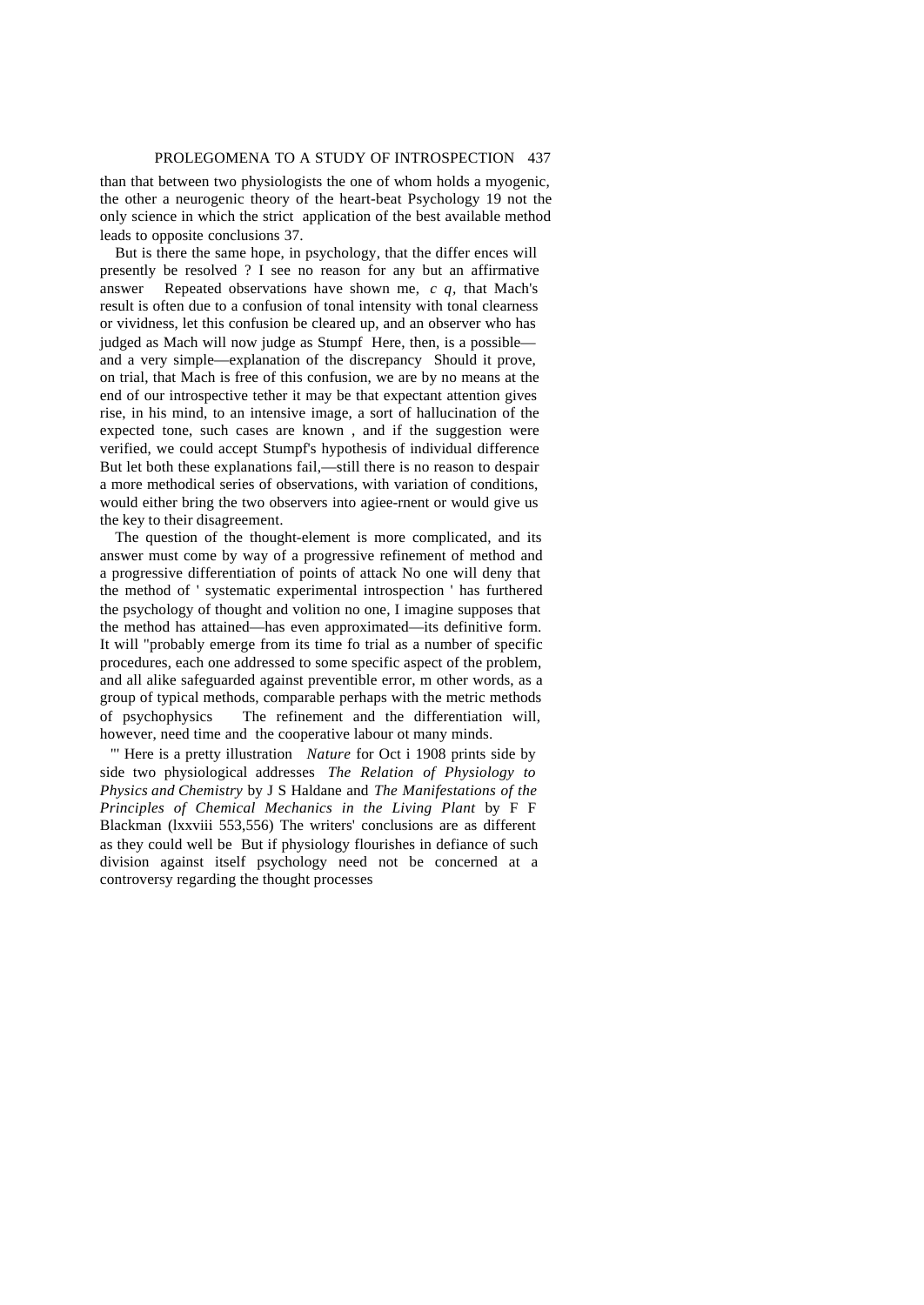A scientific movement should be judged at its best, and not at its worst: what should we think of the Freudian doctrines if we knew only the extravagances of their popular statement and the superficialities of some of their champions? Crude work has been done, no doubt, in the name of experimental introspection; crude work is done by the unskilled in every department of science. " Some of the studies in which introspection has been pushed farthest "—so a recent critic tells us 38 -" seem to approach the limit of uncritical procedure:" the meaning is that certain studies in which the writer has professed an exclusive or predominating reliance upon introspection are thus uncritical. I heartily agree. But in all fairness two remarks should be added: that work as uncritical has been done with professed reliance upon objective experimentation; and that ' some of the studies in which introspection has been pushed farthest ' are ensamples of critical caution. A criticism that constantly recurs, not in psychology only but in all the sciences, is the charge of preconception, of bias. on the part of the observer. '' More than once it has been pointed out that the individ-ual's answer to the question [of imageless thought] depends largely on the school in which he was trained. - . . At the heart of the matter I believe the real problem is not whether a given observer always finds sensory factors in the analysis of all his mental experience, but how any observer with the usual training could avoid finding them, whether they were necessary parts of that experience or not."39 It seems to me that the criticism, as thus formulated, fails to hold the balance between two necessary but opposed factors in scientific progress, and that it is, accordingly, both unjust in temper and mistaken in fact. We have to recognise, on the one hand, that scientific advance, whether critical or constructive, is impossible apart from theoretical preconception. " How " can a man have a critical judgment in scientific questions," asks Wundt, "and at the same time be impartial?"40 And how, we might add, can a man put any question to mind or to nature without showing, in the very wording of his question, that he has been influenced by theory?"

On the other hand. the history of science proves conclusively that a particular preconception, even though it is stamped with the highest scientific authority, and even though it may be fatal to the individual is not permanent bar to progress. Sooner or later, observations made in a given theoretical interest will be seen not to fit the theory; sooner or

38 R. Dodge, op, cit., 214 f.

39 Ibid.. 223; cf. R. M. Ogden. Psychol. .Bulletin viii, 330 f. 40 Ueber empirische und metaphysische Psychologie. Arch. f. d. ges. Psych., ii. 1904, 334-

" A brilliant defence of unguided observation is offered by H. H. Turner. The Characteristics of the Observational Sciences. Nature, lxxxvii. 1911, 289 ff. "The perception of the need for observations, the faith that something will come of them, and the skill and energy to act on that faith—these qualities . . . have at least as much to do with the advance of Science as the formulation of a theory, even of a correct theory" (290). I should reply that the 'faith' and the 'perception of a need ' represent a certain form of what I have called theoretical preconception; they constitute a bias, a guiding motive. It is not necessary that the observer take sides for or against a special theory: the point is that his observations are selective, and not made wholly at random,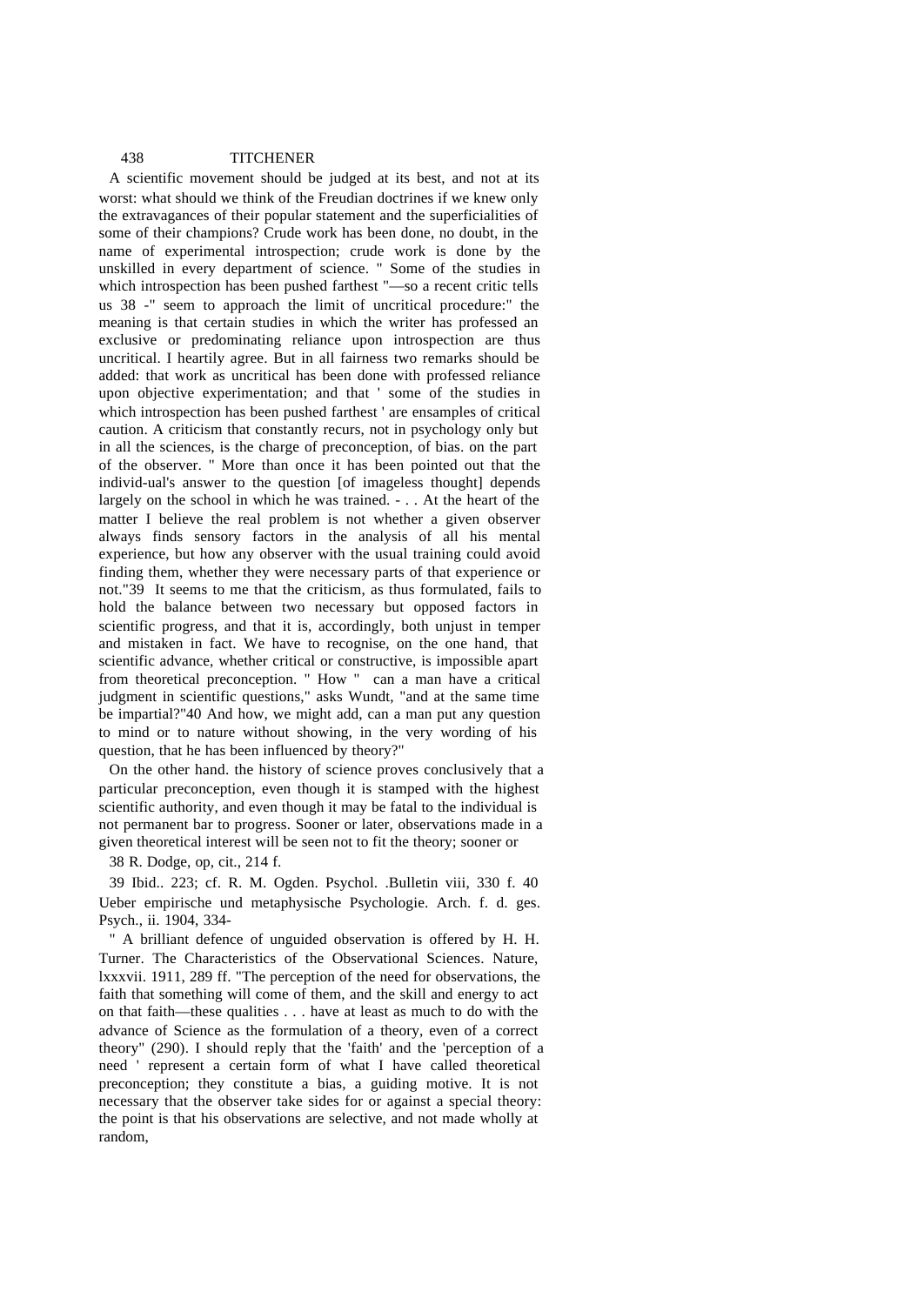later, observers ' with the usual training ' will strike out new theories of their own.42

The criticism, then, fails to hold the balance between the necessity of a theoretical setting for observation and the investigator's readiness to correct or to change his theory in the light of observation. If it were valid, men of like training would always think alike, the pupil would never break away from the master, and the course of scientific advance would illustrate the preformational view of evolution. If it were valid, criticism would always be immanent, confirming or attacking from within the logical structure of a system, and the conflicts of nativism and empiricism, voluntarism and intellectualism, and their like, would be unknown."

#### *4- Introspection and Self-consciousness*

There is, of course, a sense in which the introspecting psychologist may be termed ' self '-conscious; he is observing ' his own mind,' the only mind directly accessible to him. And if nothing more were meant by the term self-observation, or by the statement that introspection is an interrogation of self-consciousness, no objection could be raised. But self-observation and selfconsciousness are terms with many meanings. It is consequently difficult, at times, to know just what a writer intends by their use; and it is easy to misinterpret, even to caricature a perfectly harmless statement. I have no wish to

42 An instance is given by Turner, o*p. cit.,* 292. Instructive in the same connection is A. Schuster, *The Progress of Physics during Thirty-three Years,* 1908.

Müller *(op. cit.,* 159) has a relevant passage. "The trained and experienced psychologist knows how often a really experimental study of the mental processes which appear under determinate conditions has led to the recognition that these processes have a different character, or take a different course, from that which had earlier been assumed on the ground of certain general preconceptions. He knows how often, in experiments which he has carried out himself, the course of the mental processes has been radically different from that which he had previously imagined; how often, in cases in which, as he thought, all the possibilities were familiar to him, the actual course of the experiments has shown that there was still another possibility, of which he had not the slightest inkling. Thus it was formerly thought self-evident that. in the comparison of two successive impressions, the perception of the second stimulus was always accompanied by a memory image of the first; though this view of the mechanism of comparison leads and led to a number of consequences which are often enough contradicted by experience."

43 Anschütz (op. *cit.,* 491) deals with this matter as follows: "That experiment is for the most part simply a means of confirming preconceived opinions is an assertion which, while it may be true in occasional instances, can be maintained only by those who have themselves made as yet no serious experiment, and who assuredly have not experienced the very fruitful suggestion that even the most acute of a *priori* thinkers may derive from it." I may perhaps be allowed to refer also to my *Feeling and Attention,* 48, 198, 293 f.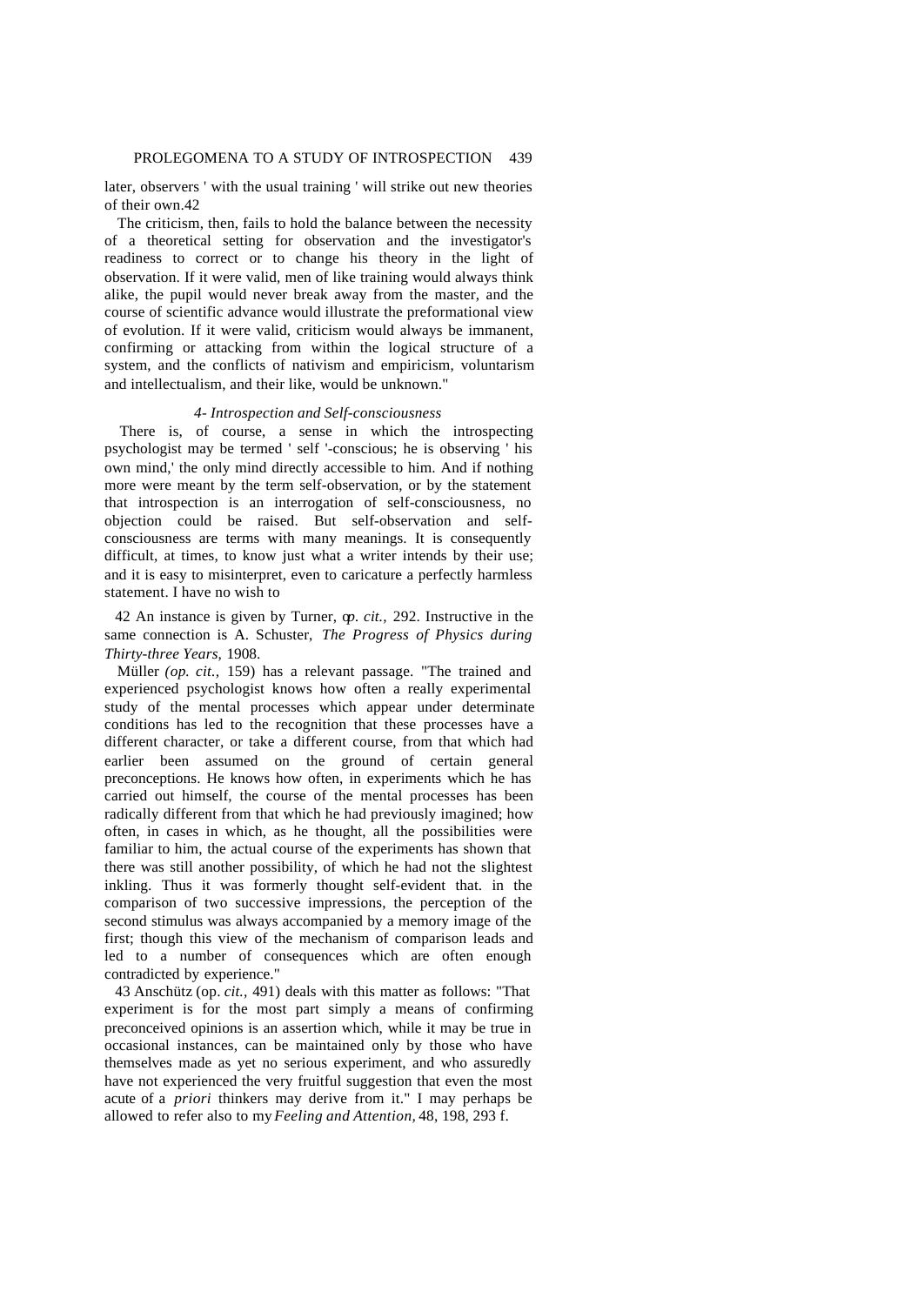exaggerate, and therefore I shall in this section be sparing with references: but I wish to be clear, and therefore I shall risk the charge of exaggeration.

I have the impression, then, that certain psychologists, in writing of self-observation, think of the ' mind ' as in some way ' turning in upon itself, very much as one might fancifully conceive of the eyes as turning about to view the brain; "that this mental gymnastic appeals to them as something far more difficult of performance than the direction of the mind to the outer world; and that they are thus led to regard selfobservation as the mind's crowning achievement, the signal difference between man and the lower animals. Mind, in some fashion, consciously makes itself its own object; gets out of itself, and then turns round to examine the self which it has left. I have the impression, further, that the self-consciousness which is thought by these psychologists to be involved in introspection in understood *im pragnanten Sinne*; that the psychological observer is supposed to be aware of himself as introspecting himself, aware of himself as observer and aware of himself as observed, while at the same time he is aware of the relation of the two selves, of the observing attitude which the one assumes to the other. If I am mistaken, so much the better; my account may still stand as a possible interpretation of loose speech, and as a warning against carelessness of statement.

For, as a matter of fact, introspection knows nothing of this sort of mind or self and its performances. Introspection is an interrogation of experience; as such, it issues either from a present conscious purpose or from a habit of observation which is the resultant of previous conscious purpose; and, in so far, it is the expression of ' reflection ' or of ' reflective thought.' In so far, but no farther: it implies self-consciousness only in the sense and to the degree in which all scientific observation, that of physics and chemistry included, implies self-consciousness. Mental development must have reached a certain level before science is at all possible; but when science has become possible, the conditions are given for a psychology as well as for a physics and a physiology; the data of matter, of life and of mind are observable in essentially the same way. The older psychogies. however explicit as regards the difficulties and dangers of introspection, never describe the actual conduct of the method: nor could they if they had tried; for introspection on the schema which their authors imagined for it is a logical absurdity.—But traditions are long in dying, and authority plays its part even in science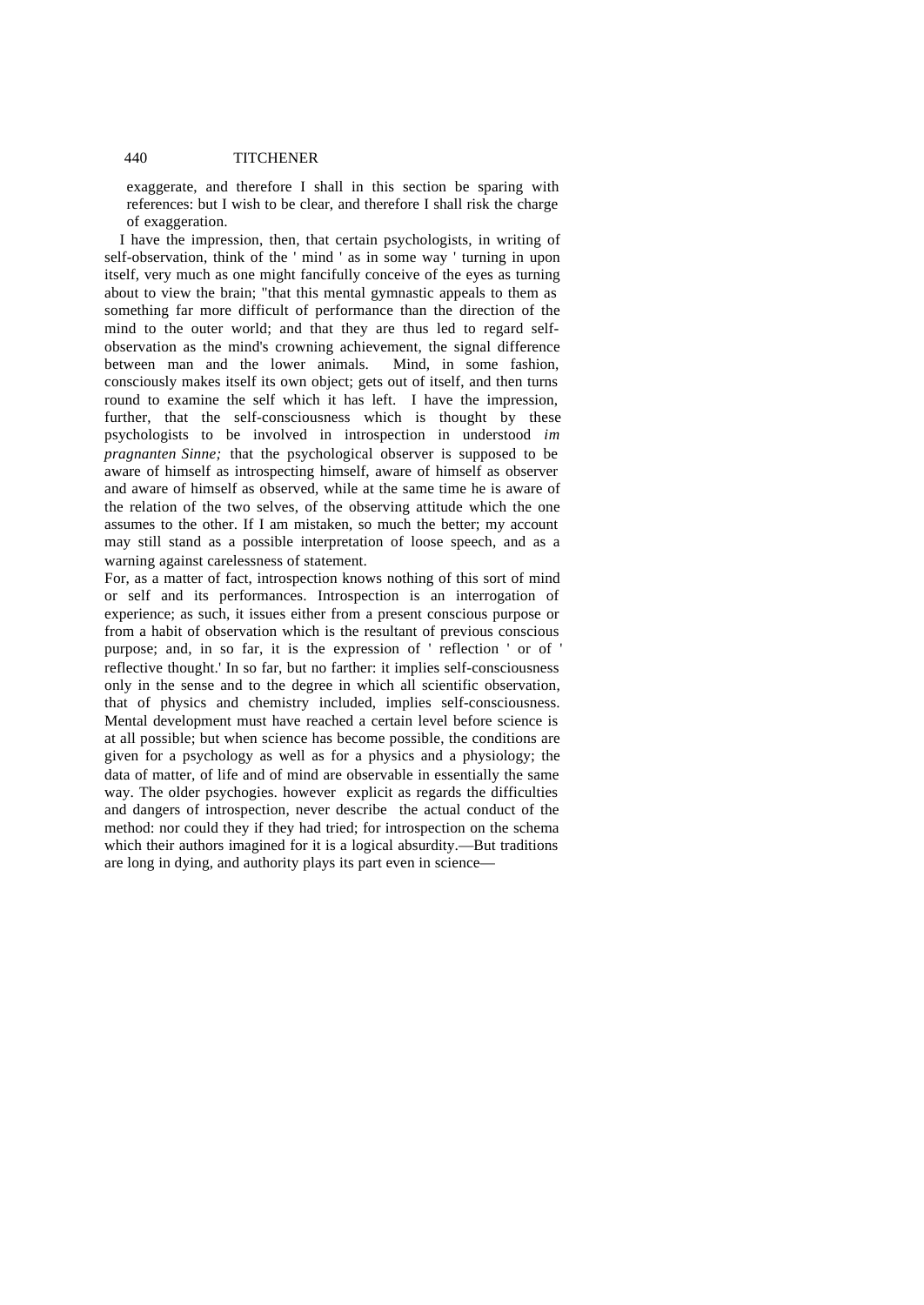with the result, in this present connection, that the sections on Method in a great many modern books are still sadly inadequate to the facts upon which the exposition of psychology is grounded.

In illustration of the views which I am here criticising, I will quote first a passage from Ward. " Not only is it not the same thing to feel and to know that you feel; but it might even be held to be a different thing still to know that you feel and to know that you know that you feel —such being the difference perhaps between ordinary reflection and psychological introspection." 44 The passage is expanded by Stout as follows : " The most important drawback [to introspection] is that the mind in watching its own workings must necessarily have its attention divided between two objects,—on the one hand, the mental operation itself which is to be observed, and on the other, the object to which this mental operation is directed. If I observe the process of seeing, I must attend at once to what is seen, and to the seeing of it. If I observe what takes place in attending, I must first attend to something, and then to the process of attention." 45 Subtleties of this sort perplex the student unnecessarily: though a few introspective exercises, under the conditions of the laboratory, may be relied upon to dispel the per-perplexity.

I refer, secondly, to a well-known passage in James' *Principles. "* It is very difficult, introspectively, to see the transitive parts for what they really are. . . . The attempt at introspective analysis in these cases is in fact like seizing a spinning top to catch its motion, or trying to turn up the gas quick enough to see how the darkness looks. And the challenge to *produce* these psychoses . . . is as unfair as Zeno's treatment of the advocates of motion .. . ." 46 But for the picturesqueness of the style, the sentences might have come from Maudsley.47 It is only fair to add that James has previously given us an admirable account of introspection; that he is here writing in polemical vein; and that his later exposition shows how we may indeed ' produce ' the psychoses in question without thereby annihilating them.

Finally, I mention the doctrine of introspection that Dlirr sets forth in his continuation of Ebbinghaus' *Psychologie.* Our consciousness of time, Dürr thinks, can be accounted for only if we postulate ' acts of primary recollection,' in which we apprehend the ' just past ' character of conscious contents: In which, that is, we are aware that a certain sensation was present a moment ago, that a certain idea Just now cropped up. that a certain feeling was just now aroused.48 These acts of recollection are ' produced acts of self-consciousness;' in other words, they are acts of self-consciousness that are directly dependent upon, or are immediately touched off by, such experiences as are fitted to serve as their vehicle or ground; they are not ' reproduced,' but stand to their conscious conditions in the relation which feeling bears to its con-

44 *Op. cit., 599.* The passage occurs also in the earlier form of the article,

*45 0p. cit.,* 18. E. Rabier *(Leçons de philosophie,* i, 1896, 35) makes the 'drawback' an impossibility; "attention," he says, "is indivisible.' 46 *Op. cit.,* i, 243 f.

47 *0p. cit.,* 17 (c). Maudsley himself gets the objection from Cornte. 48 H. Ebbinghaus u. E. Durr, *Grundziige d. Psychol., i, 1911,*503; ii, 1911, 221. The term 'act' is technical, corresponding to what Stumpf calls *Funktion* (i, 3).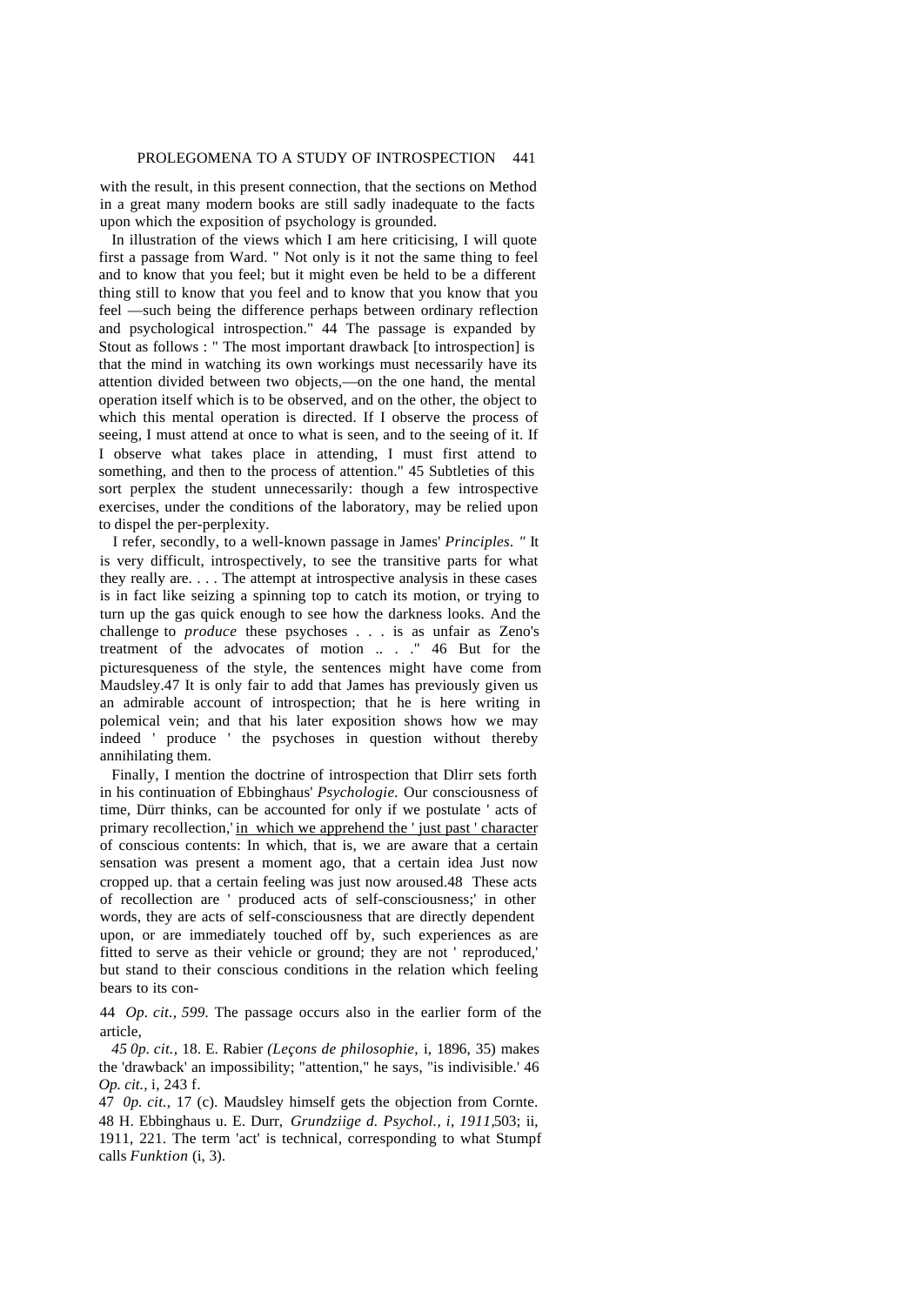ditioning sensation, or a melody to its conditioning tones.49 Grant their existence, and the problem of introspection receives an ' excessively simple ' solution: introspection is nothing else than " an enhancement of the conscious status of the acts of self-consciousness which are pro-ductively aroused by every experience." 50 Simplicity has its acknowledged charms; but, in this particular case, I must say with Marbe: " Diese Ansicht ist mir keineswegs gelaufig." 51.

I have referred, purposely, to writers of unquestioned merit. If they are infected with the virus of self-consciousness, in the sense of this section, we may assume the same infection in psychologists of weaker constitution. To go further into detail would be to anticipate the topic of my next paper.

5. I*s Introspection Necessarily a Conscious Process?* It is often said that introspection is itself a conscious process, and that therefore psychological observation must—by the introduction of this new conscious process—interfere with the consciousness which it aims to observe. The objection, again, takes us back to Kant: "psychological observation by its very nature alters and distorts the state of the observed object." 52 Kant was not an enthusiast on the subject of psychology.

We might, now, meet the objection on its own ground. Grant that the act of observing is an experience of the same kind as the experience that you wish to observe; and grant that its introduction must accordingly alter the total consciousness in which that experience is set. Still, the act of observing ' would, after practice, after it had become a habit, be essentially the same in all observations; the change that it made in con-sciousness would therefore be a definite, constant change, a change which you might not be able to estimate or describe, but which you could rely upon to remain the same, in kind and in degree, for all sorts of consciousnesses. The result of psychological observation would thus be subject to error, but to what is technically known as a constant error; and there is nothing fatal to science in that; what science fears is the variable error, an error that changes from one observation to another, or from moment to moment of the same continued observation."53

49 *Ibid.,* i. 444 t.

*50 Ibid.,* ii, 221: "Eine Steigerung des Bewusstheitsgrades der Akte des Selbstbewusstseins, die von jedem Erlebnis produktiv angeregt werden."

51 K. Marbe, review of E. Dürr, Erkenntnistheorie, *Z'cits. f. Psychol.,* lx, 1911. 115, 121.

52 I. Kant, *Metaphysische Anfangsgrüinde der Naturwissenschaft,* 1786, x. f. Cf. J. B. Meyer, *Kant's Psychologie,* 1870, 207 ff.

*53* I do not here discuss the more usual reply to the objection,—the reply that introspection is, in strictness, retrospection.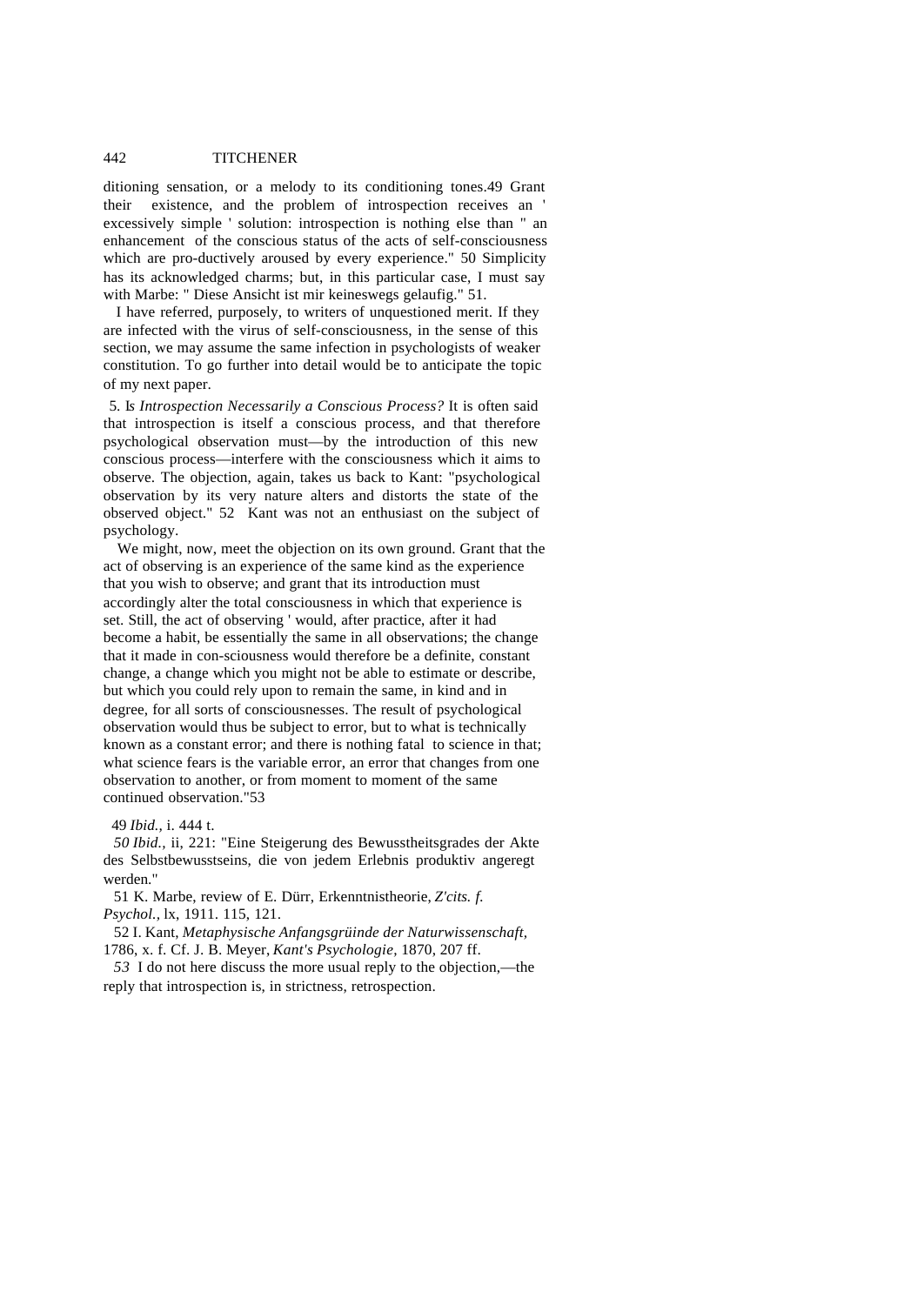It is, however, needless thus. to face a difficulty until one is sure that the difficulty exists. What are the facts about introspection, as the method is employed in current experimental work? Is introspection necessarily a conscious process?

Long before the days' ot the *Aufgabe-psychology,* Wundt had answered this question in the negative. Wundt, it will be remembered, affirms that experiment not only safeguards introspection, but actually makes introspection, as a scientific method, possible.54 . Here, then, is his reply to Kant. "The objection overlooks the enormous influence exerted, in these as in all observations, by the mechanism of habit, by the practice which results from the frequent repetition of similar observations. *In his attention to the phenomena under observation,* the observer in psychology, no less than the observer in physics, *completely forgets to give subjective attention to the state of observing.* So long as this state is felt to be unnatural and itself incite to reflection, so long, of course observation in both sciences are unreliable; and it is therefore obvious that, in both fields, the special subjective *art\_of* experimental observation, as well as the external technical procedure, must be learned and practised" 55. Nowadays, of course, we should supplement this account by a reference to the ' purpose ' to introspect and its gradual lapse from a psychophysical to a physiological status56 But our reply to the general question would be the same: introspection, in the ordinary course of psychological investigation, is not as such a conscious process.

We have. in fact, but very scanty knowledge of the experiences in which introspection as a conscious process does take part The introspective exercises set to the beginner, in laboratory drill-courses, are of an extremely simple kind: and the *bona fide* beginner does not bother about the ' state of observing ' The only cases of such concern that I remember, from all my years of teaching, were furnished by relatively mature students of philosophy who, for one reason or another, desired an elementary laboratory training, and who brought to their work a sophisticated interest Nothing can be made of such students' until the teacher has won their goodwill; and when that has been gained, they are ready to follow instructions, and to forget themselves in the experiment On the other hand, the reports of research-work usually pass over, with mere mention, the preliminary experiments of the period of practice, the observers, as we know them, are already trained, the 'state of observing' has already been mechanised We have. it is true, a number of recorded instances in which intro-

*54* E g. *Phil Studien,* iv, 1888, 303; cf note 8, above 55

W Wundt, *Loglk,* ii. 2, 1895, 175 t Italics are mine

56 I have discussed, in my *Thought-processes,* the effect of a 'purpose to introspect ' and the more general question of the lapse of the *Auf-gabe* from consciousness Muller's detailed study of the *Selbstbeobach-tungsabsicht (op at,* 72 ff ) will be reviewed in another paper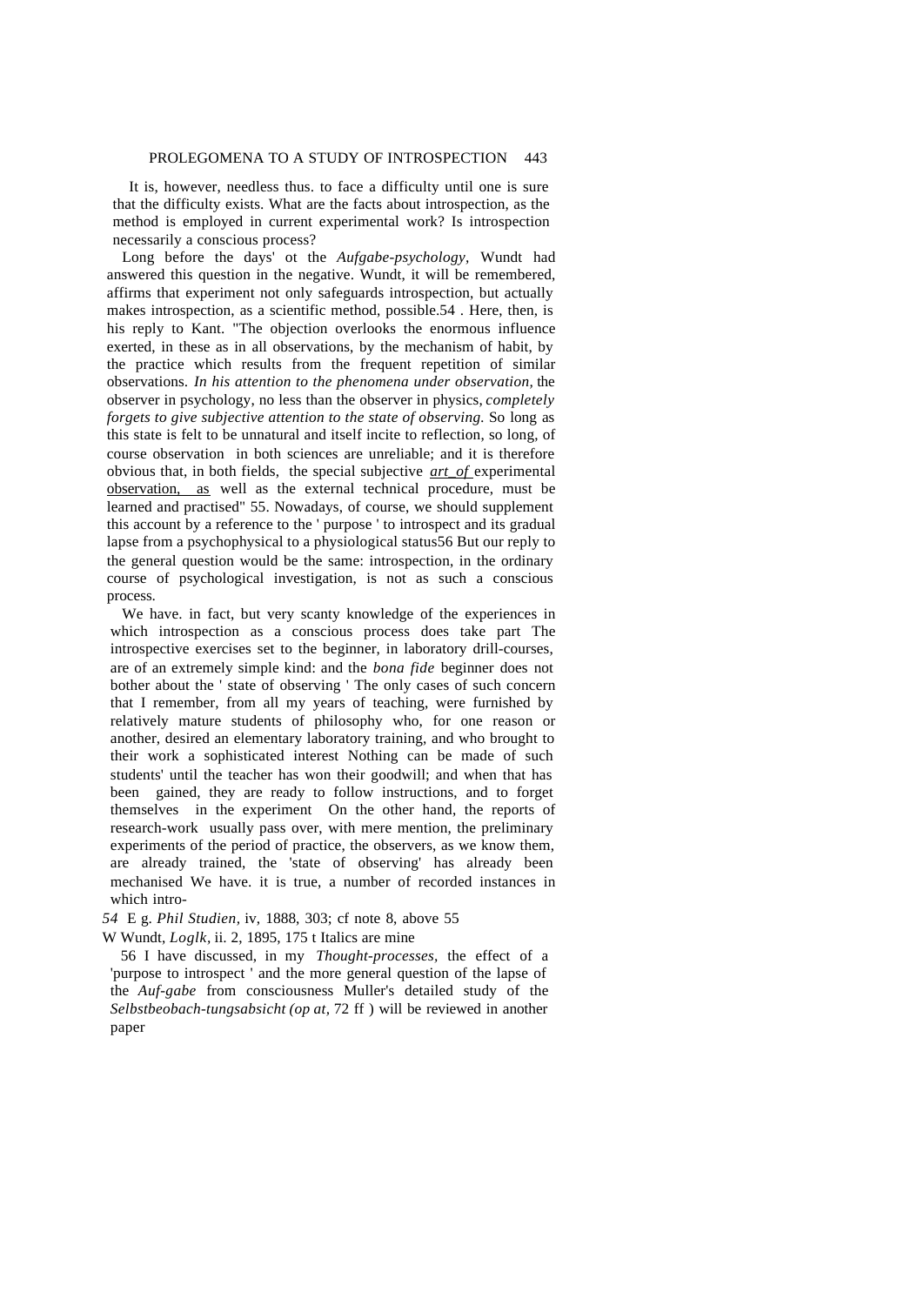spection ' during the course of the observation ' has interfered with an experiment Usually, however, the interference is due, not to the irrup tion into consciousness of introspection itself, but simply to the premature arrest of the observation at some point which has surprised or interested the observer, or to which his attention has been directed by the phrasing of the instruction Ach tells us of observers who, from misunderstanding of instruction in the simple reaction experiment, concentrated upon the strain-sensations of the fore-period, and thus, to all intents, broke off the experiment in what should have been its initial stage 57 More to the point, perhaps, is another remark of Ach's ' Observer H was led, by the questions put to him, to observe his attitude *(Verhalten)* on the apperception of the stimulus in the mainperiod, he was thereby thrown into a state of confusion, which influenced unfavorably the further course of the process "58 If ' attitude ' here means ' state of observing ' we have, in this case, the appearance of introspection as a conscious process, though we are not informed as to its nature or composition Such cases, Ach says, were rare.

I had thought that light might be thrown upon introspection, as an occasionally conscious process, by the recent studies of the acquisition of motor skill, in which the process of learning is set forth from its beginning If, however, these studies contain relevant observations I have unfortunately missed them Book, for instance, writes "A well-known difficulty encountered in getting reliable introspective data is to keep consciousness from concerning itself with the observing act This was met in the present experiment by having each learner take care always to write at a maximum rate and without thinking of how the work was done or of how attention was working " 59.

6 *Non-mtrospective Characterisattons of Mind* It is a fact obvious enough, but sometimes lost sight of, that a characterisation of mind need not, just because it characterises a ' mental state,' therefore be introspective Introspection approaches mind from the special standpoint of descriptive psychology But mind is approached from many other standpoints from that of moralising common-sense. from that of philosophical reflection, from that of biology, from that of everyday converse In strictness, no one of these standpoints is capable of furnishing introspective data introspection demands, if systematic, the carefully planned observations and the trained observers of the psychological laboratory and, if casual, and ingrained habit of observation that has been moulded in the laboratory 60. I am aware, of course, that the non-introspective attitudes

57 N Ach, *Ueber die Willenstahgkeit und das Denken,* 1905, 37, cf *Thought-processes,* 238 f Cases of this sort are, I imagine, familiar to all investigators of the ' higher ' intellectual processes 58 *lbid, 22* Cf Muller, *op cit,* 74

59 W F Book, *The Psychology of Skill, with Special Reference to its Acquisition in Typewriting,* 1908 17

60 I do not forget the questionary and the mass-experiment But these, to be of value must be very simple exercises in introspection planned and tested by the trained psychologist And I doubt if, at the best, their value is more than confirmatory Cf Muller, *op cit,* 146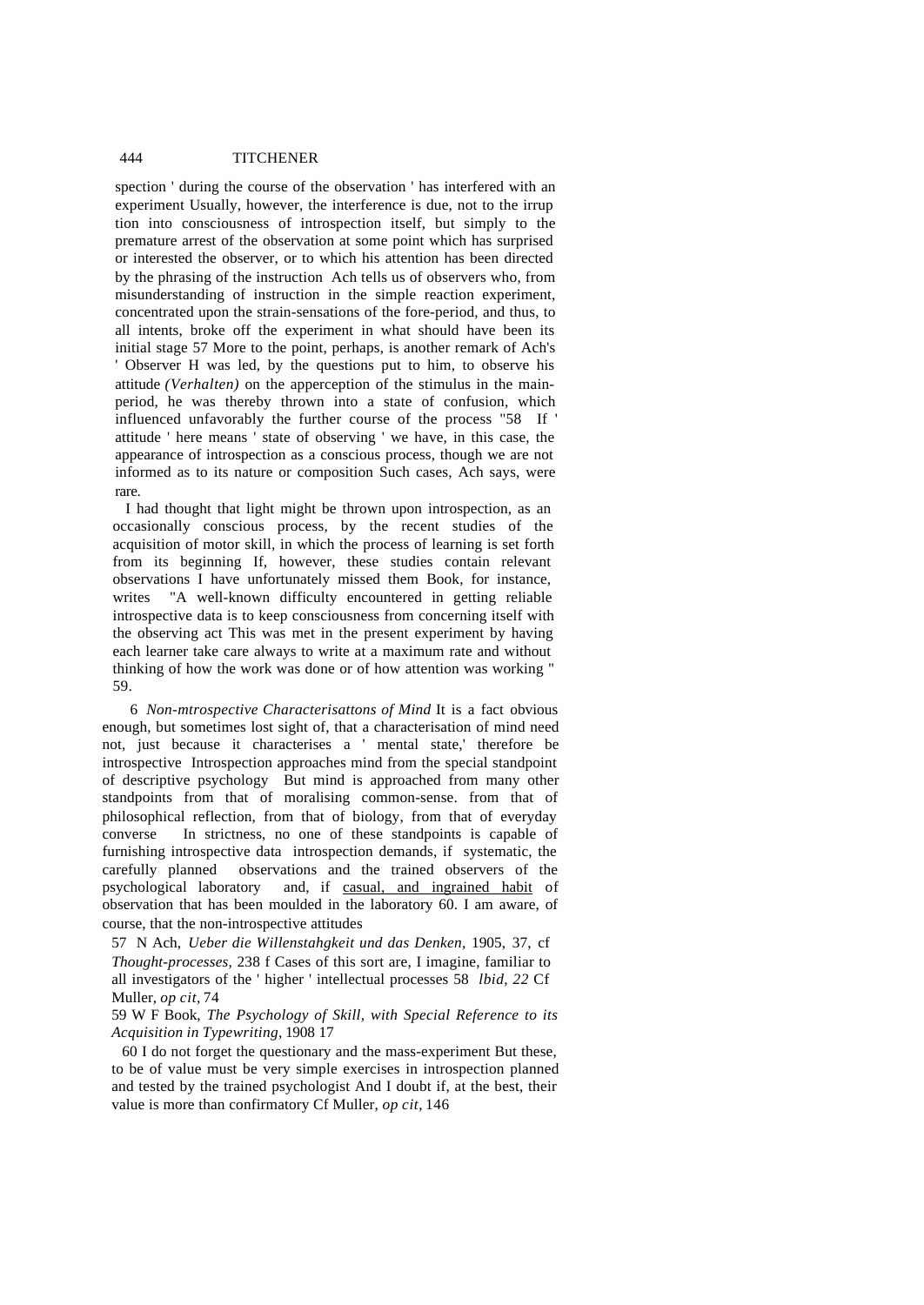to mind do, oftentimes, furnish suggestion, and even material, that may be of high value to the descriptive psychologist. There are two reasons: that they are attitudes familiar to the psychologist in his own experience, and therefore comparable or interchangeable with the other attitude, of introspection; and that their determination, as traditional or historical attitudes, may be of a mixed or, to speak more accurately, of an undifferentiated nature, and may therefore contain the primule of what, at a later stage of development, is a truly psychological ' set.' But these facts do not affect the general statement.

I quote once more from Stout. " There is no fallacy, obscurity or ambiguity in the statement that when I have toothache I dislike it very much, or that I was afraid when I saw a white figure in the churchyard. There is no fallacy or ambiguity in the statement that feeling pleased is different from feeling displeased, or that when we are fully convinced that an action is totally impossible, we cannot voluntarily determine to perform it. Facts of this kind can be observed with ease and certainty by everyone. Now if introspection could only supply us with such simple and obvious data, it would none the less be of essential value. It would supply us with the general terms in which to describe mental process." 61. I cannot imagine anybody but a professional psychologist declaring that ' feeling pleased is different from feeling displeased.' As for the other instances: I can well imagine a man's saying " The one pain I can't stand is toothache," or " I must confess that I am still afraid of ghosts,"—and I can well imagine a prolonged argument on the question whether one can ever decide to do what one knows to be impossible,—without the remotest reference or the slightest appeal to introspection.

Thorndike, again, in a rough list of the ' mental facts ' which form the subject-matter of psychology, mentions " ideas, opinions, memories, hopes, fears, pleasures, pains, smells, tastes, and so on." 62. But what are 'opinions' doing in that galley? In what sense is an 'opinion' to be included in a "list of states of mind?" There is a psychology of opinion, as there is a psychology of assumption, of working hypothesis, of belief; but the opinion as opinion is not material for psychology. One wonders, indeed, whether the presence of this term will not lead the reader to misinterpret the rest. In phrases like " I acted upon the idea that he was not in earnest," " memories of a long life," " he never lost the hope of educating himself,"—in phrases like these, the words ' idea ' and ' memories and ' hope ' are not psychological; and yet it is in such meanings that they go best with the word ' opinion.' For further discussion of this point, in a special case, I refer to the paper entitled *Description vs. Statement of Meaning,* published in the last number of the JOURNAL

On the other hand, the pragmatic attitude of daily life may, on occasion. be identical with the introspective attitude of the psychologist. Müller instances the layman, suddenly made aware by a 'psychological apperception ' that his visual memory-image of a colored object is itself colorless.63 We all know of similar cases. A child of six once asked me how it was that, if you shut your eyes. you could see pictures of

61 Op. cit.. 16 f.

62 E. I,. Thorndike, The Elements of Psychology, 1905, l. 63 Op.. cit., i, 1911, 70; cf. 105.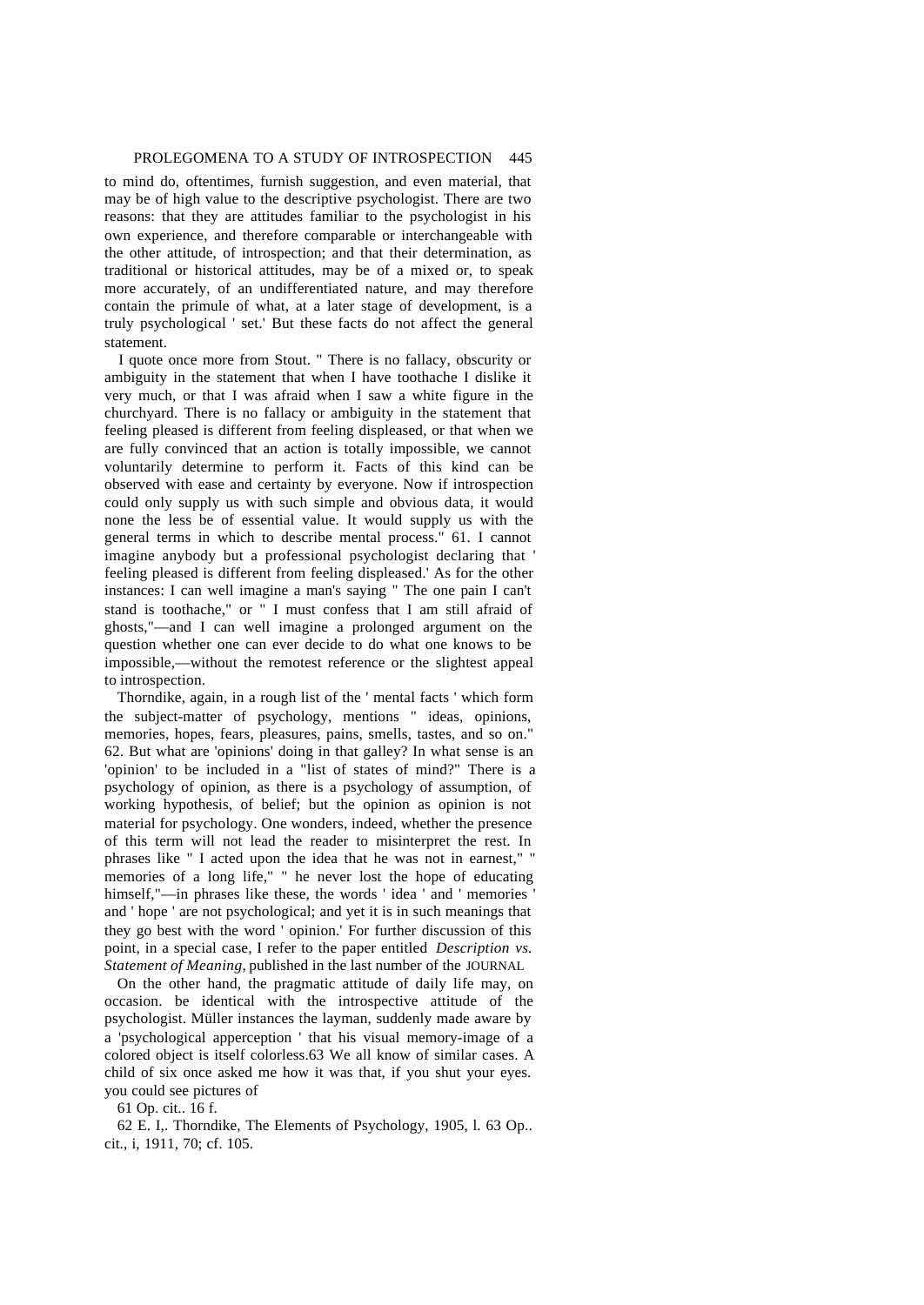things that were not there. The same child at nine betrayed by a casual remark that she, and her elder sister of eleven, possessed and had discussed number-forms. A chance conversation at a dinner table brought out the fact that some of the company saw colors, and some saw only greys, in their dream scenes. Anecdotes of mental peculiarity find their way into print, and may form the starting-point of studies like Gallon's enquiry into mental imagery.64 The psychologist will, indeed, always be quick to take advantage of observations of this kind, when they come his way; he will question and compare, and may perhaps be drawn into a serious investigation. It is clear, however, that the occasional introspection is of value to psychology only if the psychologist is there to pick it up.

The training of which I have spoken, as necessary to a systematic introspection, is essentially the same as the training necessary to reliable observation in physics or biology. There is nothing mysterious or esoteric about the introspective method. If there are differences in 'introspective ability, so also are there differences in mathematical, musical, linguistic ability,—in theoretical and practical ability of every kind. A high degree of native ability may shorten the period of apprenticeship; but our most gifted musicians, our ablest engineers, must still be trained; and, conversely, a very slender ability may be brought, by a well-directed course of training, to very respectable performance.

 Introspection is a technical method, and is best learned in a technical school; like other technical methods, it is best learned while the learner is still young: it is, however, a method which any normal person, coming to the task with goodwill and application, may understand and acquire.

The undergraduate, no doubt, finds introspection difficult. When he is called upon to observe the negative after image or to describe his sensations of cutaneous warmth and cold, he is likely to draw an unfavorable comparison between psychology and physics: the objects of psychological observation ' can't be got of' are —in his immature vocabulary—'vague' and abstract' . The difficulty is real : we have all suffered from the elusiveness, the intangibleneness, *of* mental processes. We seek to reassure the beginner by pointing out that elusiveness and intangibleness are, after all. relative terms, and that practice will do for him what it has done for others before him. At this stage of his training we can hardly say more. In fact. however, the difficulty goes deeper : for the break with common sense is made earlier and more definitely in psychology than it is, perhaps in any other science. The student of physics or chemistry or biology may hold, for some little time. to his common-sense attitude: the materials with which he has to deal are still, in large measure, the ' things ' of everyday life: his experiments and formulas have a familiar setting. Psychology, on the other hand, enjoins a new attitude to mind; unlearning begins with learning; the laboratory offers an immediate challenge to tradition and opinion. From the pedagogical, point of view, psychology is here at a disadvantage.—though it may be questioned whether the disadvantage at the start is not offset by advantage for the future; whether the student of physics or biology, when he comes to physicise or biologise the whole of experience, is not handicapped by his youthful alliance with common sense; whether the student of psychology does not gain. in the long run. by the greater severity of his early discipline. Be this as it may, the difficulty which the beginner feels is, in so far. a difficulty which he is unable to express, and which—if formulated for him—he is unable in any intimate way to understand. It should not be mini-

64 F. Gallon, *Inquiries into Human Faculty,* 1883, 83.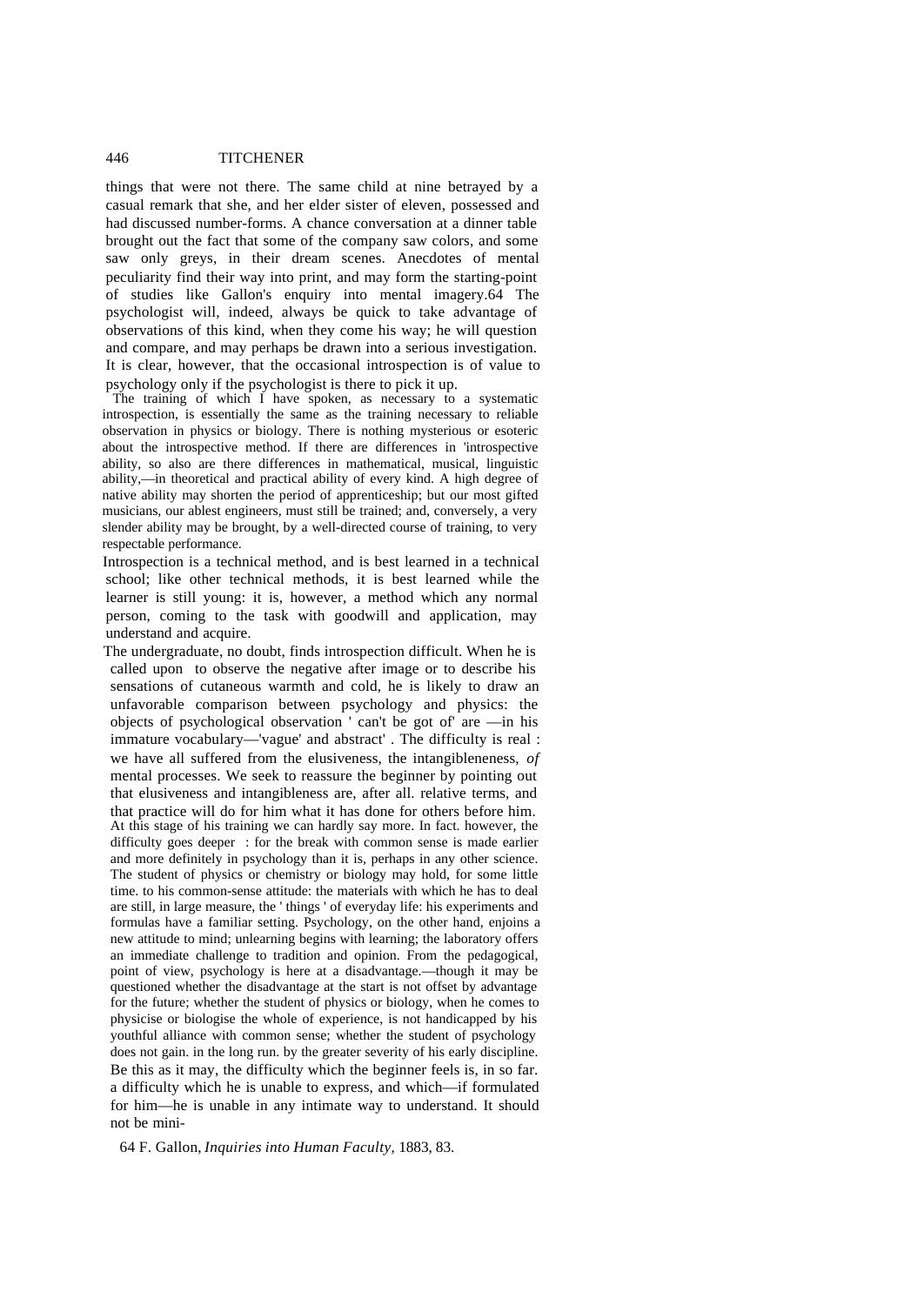mised: it should not, either, be misinterpreted. Scientific method is a genus with many species; and training in the method of any one science is only specifically different from training in the method of any other.

#### *7. What May We Ask of Introspection?*

Introspection can never give us a system of psychology. The ' pure ' psychology of the middle nineteenth-century was, as we have seen, systematised by metaphysics; and modern systems, in order to be systematic, inevitably appeal to something—to the unconscious, to the nervous system, to laws of mental growth and mental organisation which is not discoverable by introspection. How indeed should a method, of itself, yield a science? Introspection is psychological observation ; and observation is a way of getting facts, 'observations ' in the passive sense, data, materials of science. I hope to discuss, in a later paper, the nature and the range of the facts which introspection reveals: that is a question by itself. Meanwhile, " introspection, viz., the observing and dissecting of experience, is quite like observing the things of sense; there is no more virtue in it, but also no less. It is not for introspection to make explanations, but to discern particular facts." "

A good deal of misunderstanding is due, simply and solely, to the ambiguities of language. What, for instance, does a writer mean by ' psychological methods ' ? He may mean the specific methods which the psychologist, in his capacity and by his training as psychologist, employs in his psychologising: methods, therefore, which have not been acquired by the physicist and physiologist. Or he may mean methods which the systematising psychologist employs in the construction of a rounded science of psychology: methods, therefore, which— so far as they are not specifically psychological in the sense just indicated—are common to all systematisers of science. When Wundt says: "All psychology rests upon introspection" 66 he is thinking of the former meaning of psychological method ; when Ladd says : "To observation, direct and indirect, and to analysis by introspection, reflection, and experiment, we add induction as the necessary method of psychological science," and when to observation, analysis and induction he further adds the " genetic method," 67 it is obvious, without the telling, that he has in mind the systematic presentation of mental life, the psychological treatise. What, again, is meant

65 W. Mitchell, Structure and Growth of the Mind, 1907, 423. Cf. my Text-hook of Psychol., 1910, 38 ff. 66 W. Wundt, Logik, ii, 2, 1895, 170. 67 G. T. Ladd, Psychology, Descriptive and Explanatory, 1894, 24 f.